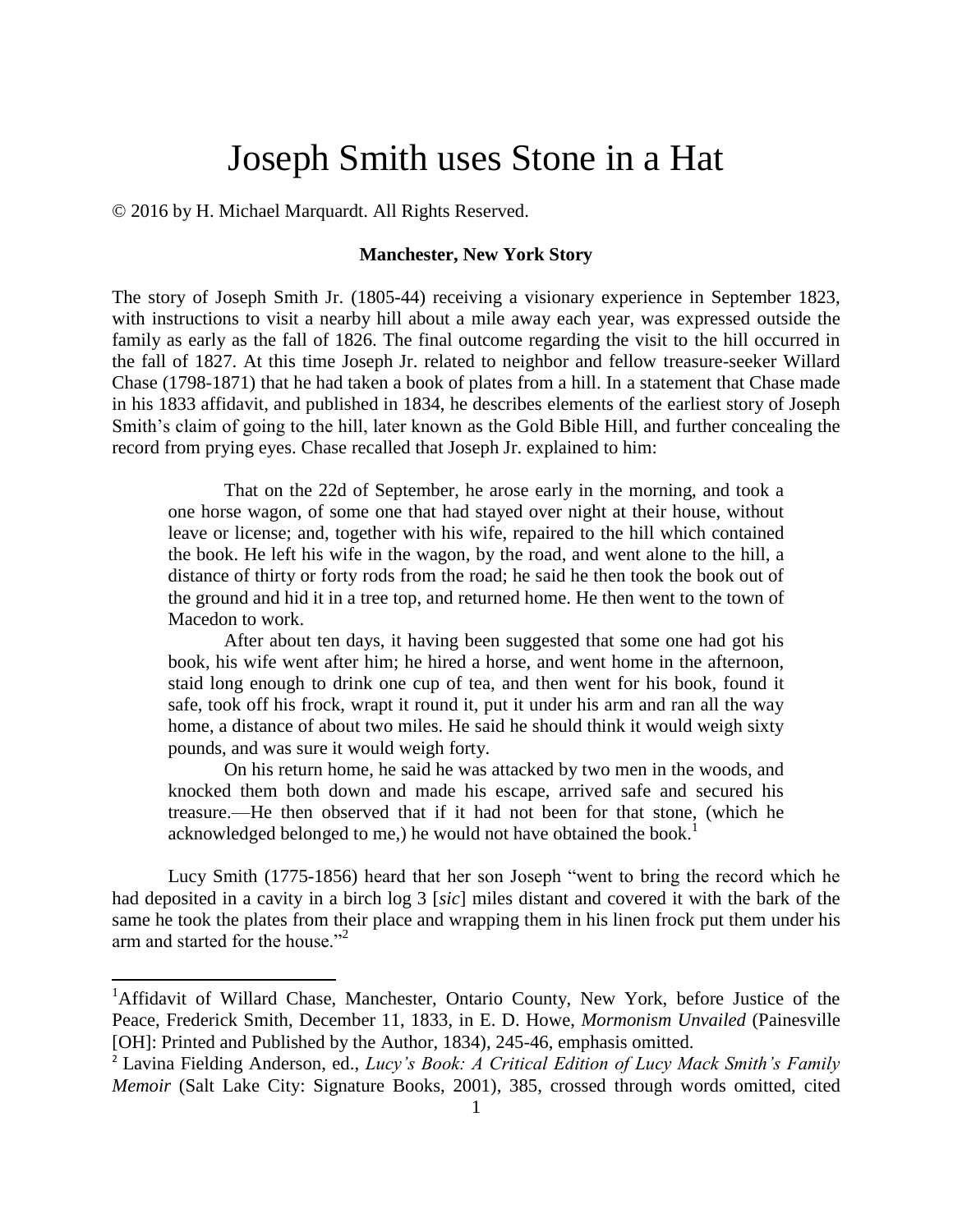Martin Harris (1783-1875), interviewed thirty years later, stated: "These plates were found at the north point of a hill two miles north of Manchester village. Joseph had a stone which was dug from the well of Mason Chase (1795-?), twenty-four feet from the surface. In this stone he could see many things to my certain knowledge. It was by means of this stone he first discovered these plates." Harris's understanding of the events is that Joseph Jr. "went to the place where the plates were concealed, and while he was obtaining them, she [Emma] kneeled down and prayed. He then took the plates and hid them in an old black oak tree top which was hollow."<sup>3</sup>

As Martin Harris understood the story:

l

The plates remained concealed in the tree top until he got the chest made. He then went after them and brought them home. While on his way home with the plates, he was met by what appeared to be a man, who demanded the plates, and struck him with a club on his side, which was all black and blue. Joseph knocked the man down, and then ran for home, and was much out of breath. When he arrived at home, he handed the plates in at the window, and they were received from him by his mother. They were then hidden under the hearth in his father's house. But the wall being partly down, it was feared that certain ones, who were trying to get possession of the plates, would get under the house and dig them out. Joseph then took them out, and hid them under the old cooper's shop, by taking up a board and digging in the ground and burying them.

Harris indicated: "I had the account of it from Joseph, his wife, brothers, sisters, his father and mother. I talked with them separately, that I might get the truth of the matter." Martin mentioned that Lucy Smith came and visited the Harris home. Among other things, "She wished my wife and daughter to go with her; and they went and spent most of the day. When they came home, I questioned them about them. My daughter said, they were about as much as she could lift. They were now in the glass-box, and my wife said they were very heavy. They both lifted them. I waited a day or two, when I got up in the morning, took my breakfast, and told my folks I

hereafter as *Lucy's Book.* This work includes a textual history, the manuscript draft of 1844–45 and a comparison of the final revised manuscript, completed in 1845, with the 1853 printing. Manuscripts in Church History Library, Church of Jesus Christ of Latter-day Saints, Salt Lake City, Utah (cited hereafter as LDS Church History Library).

<sup>&</sup>lt;sup>3</sup> In late January 1859, Martin Harris, who resided at Kirtland, Ohio, was interviewed by Joel Tiffany. "He [Harris] says that Joel Tiffany, well known as a leading Spiritualist some time since, has been out from New York lately on a visit to him, Harris, and that for four successive days without intermission, he unfolded the mysteries of godliness to Joel, which the latter copied at the time and is about to publish." "Mormon Times in Kirtland," *Cleveland Daily Plain Dealer*  15 (May 18, 1859), Cleveland, Ohio. The interview by Tiffany was titled, "Mormonism—No. II," and printed in *Tiffany's Monthly: Devoted to the Investigation of the Science of Mind, in the Physical, Intellectual, Moral and Religious Planes Thereof* 5 (August 1859): 163–70, New York City. An original copy is located at the American Antiquarian Society, Worcester, Massachusetts.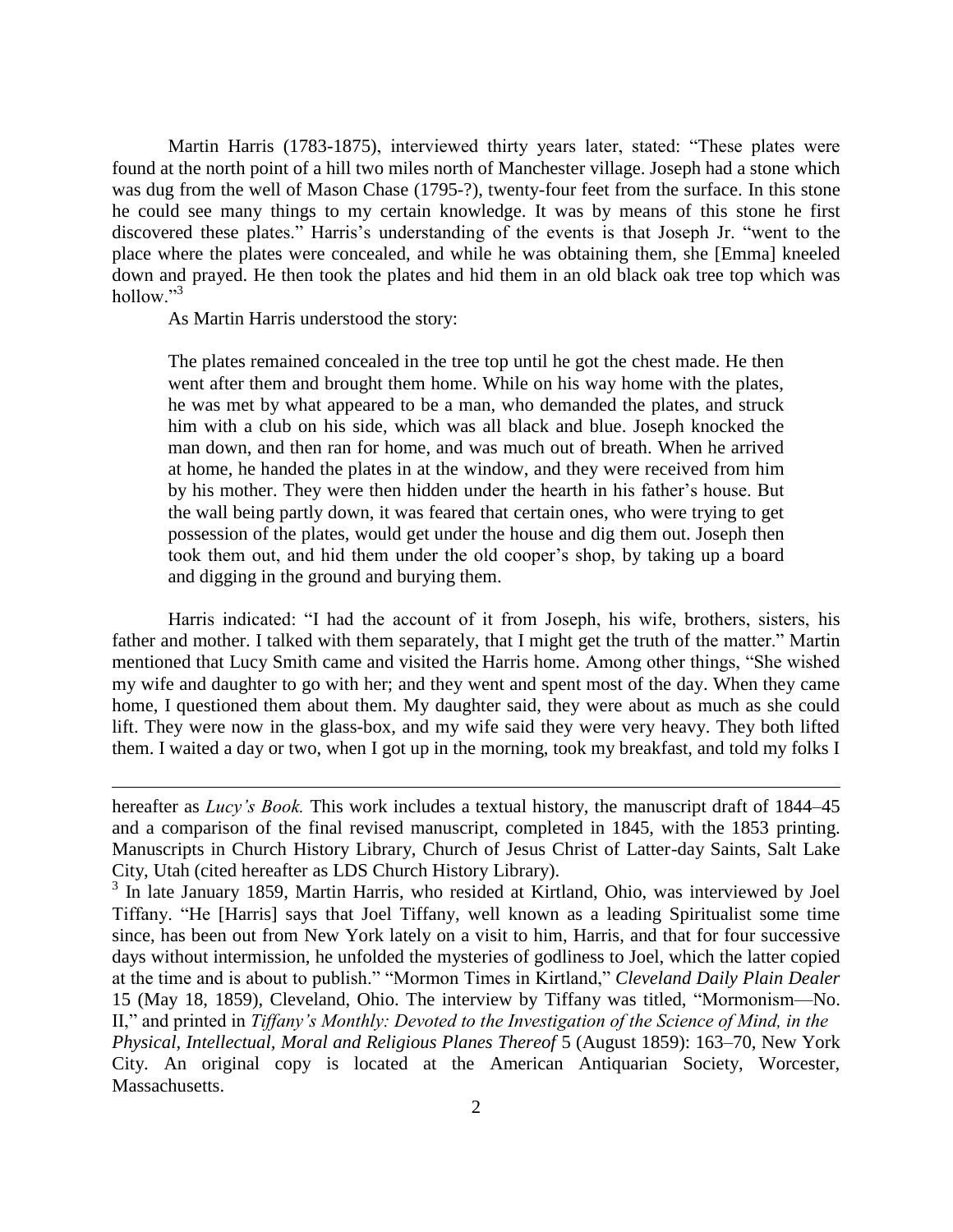was going to the village, but went directly to old Mr. Smith's." Harris continued:

I found that Joseph had gone away to work for Peter Ingersol[l] to get some flour. I was glad he was absent, for that gave me an opportunity of talking with his wife and the family about the plates. I talked with them separately, to see if their stories agreed, and I found they did agree. When Joseph came home I did not wish him to know that I had been talking with them, so I took him by the arm and led him away from the rest, and requested him to tell me the story, which he did as follows. He said: "An angel had appeared to him, and told him it was God's work." … Joseph had before this described the manner of his finding the plates. He found them by looking in the stone found in the well of Mason Chase. The family had likewise told me the same thing. Joseph said the angel told him he must quit the company of the money-diggers.

Harris was at the Smith home after Joseph Knight Sr. (1772–1847) and Josiah Stowell Sr. (1770-1844) had left to return to their homes in southern New York. Lucy Smith outlined the time frame from when Joseph Jr. allegedly went to the hill, hid the plates, and brought them home. It appears that the day Joseph Jr. reportedly retrieved, ran through the woods, brought something home, and talked to his family was on Monday, October 1, 1827.<sup>4</sup> Joseph Jr. explained in the Preface to the 1830 Book of Mormon: "I would also inform you that the plates of which hath been spoken, were found in the township of Manchester, Ontario county, New- $\text{York}$  "

Lucy Harris (1792-1836), wife of Martin Harris, stated: "About a year previous to the report being raised that Smith had found gold plates, he [Martin Harris] became very intimate with the Smith family, and said he believed Joseph could see in his stone any thing he wished."<sup>6</sup>

## **Joseph Smith Jr. and Treasure Digging**

 $\overline{a}$ 

The possibility of finding buried treasure fascinated many in late eighteenth- and early nineteenth-century America. Reports of searching for such riches were widespread in the Palmyra area, $\frac{7}{1}$  and extant accounts show that treasure was generally sought through supernatural

<sup>&</sup>lt;sup>4</sup> Lucy Smith on October 8, 1845 said "it was eighteen years ago last monday since she commenced preaching the gospel, being called upon by Joseph to go  $\&$  tell Martin Harris  $\&$ family that he [Joseph Smith] had got the plates." Ronald O. Barney, ed., *The Mormon Vanguard Brigade of 1847: Norton Jacob's Record* (Logan: Utah State University Press, 2005), 53. 5 Preface to Joseph Smith, Junior, *The Book of Mormon* (Palmyra: Printed by E. B. Grandin, for

the Author, 1830), iv, cited hereafter as 1830 Book of Mormon.

<sup>&</sup>lt;sup>6</sup> Statement of Lucy Harris, November 29, 1833, Palmyra, New York, printed in Eber D. Howe, Mormonism Unvailed (Painesville [Ohio]: E. D. Howe, 1834), 255.

 $\overline{7}$  Newspaper articles mention unnamed individuals who claimed to have found vast treasures. The *Orleans Advocate* published in Albion, New York, contains the following: "A few days since was discovered in this town, by the help of a mineral stone, (which becomes transparent when placed in a hat and the light excluded by the face of him who looks into it, provided he is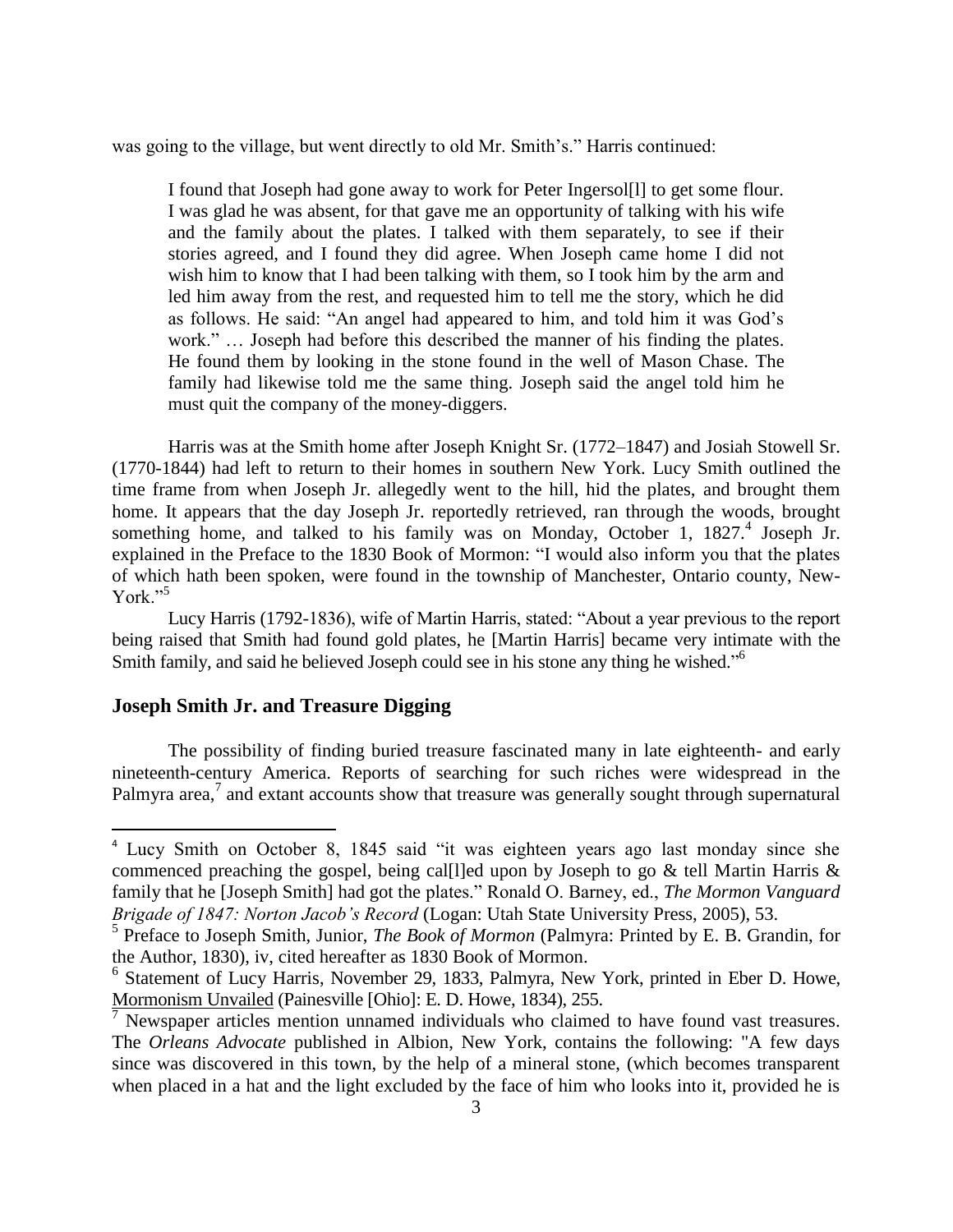means. Locations for buried wealth and lost Spanish mines were sometimes claimed through dreams. Treasures could also be sought by using divining rods, often made from "witch hazel," or by looking in special stones or crystals. Sometimes when a stone was used, the person would place a stone in a hat and then conjure the guardian treasure spirit. After finding a spot where the cache was supposedly hidden, the seekers would draw a magic circle on the ground around the hidden treasure. Sometimes they would maintain absolute silence, but at other times they would recite magical charms or religious verses used as charms. Whatever the means, money-diggers claimed the need to overcome the guardian spirit who had enchanted the treasure; otherwise the treasure would slip back into the earth.

Willard Chase explained that the stone returned by Joseph Jr. was borrowed this time by Hyrum Smith with a promise to return it to Chase when requested. Chase wrote:

I believe, some time in 1825, Hiram Smith (brother of Joseph Smith) came to me, and wished to borrow the same stone, alledging that they wanted to accomplish some business of importance, which could not very well be done without the aid of the stone. I told him it was of no particular worth to me, but merely wished to keep it as a curiosity, and if he would pledge me his word and honor, that I should have it when called for, he might take it; which he did and took the stone. I thought I could rely on his word at this time, as he had made a profession of religion. But in this I was disappointed, for he disregarded both his word and  $h$ onor. $8$ 

Joseph Capron (1791–1874), a neighbor living south of the Smith family on lot 1, who had met Joseph Smith Sr. in 1827, also reported on the use of the stone:

The family of Smiths held Joseph Jr. in high estimation on account of some supernatural power, which he was supposed to possess. This power he pretended to have received through the medium of a stone of peculiar quality. The stone was placed in a hat, in such a manner as to exclude all light, except that which emanated from the stone itself. This light of the stone, he pretended, enabled him to see any thing he wished. Accordingly he discovered ghosts, infernal spirits, mountains of gold and silver, and many other invaluable treasures deposited in the earth. He would often tell his neighbors of his wonderful discoveries, and urge them to embark in the money digging business.<sup>9</sup>

Joseph Jr. continued to work for Josiah Stowell and to attend school. He also worked with his peep-stone to find lost objects. On March 20, 1826, he was brought before Justice of the

 $\overline{\phantom{a}}$ 

fortune's favorite,) a monstrous potash kettle in the bowels of old mother Earth, filled with the purest bullion." Reprinted in *Wayne Sentinel* 3 (December 27, 1825):2. Also published in the *Livingston Register*, December 28, 1825, Geneseo, New York.

<sup>8</sup> Affidavit of Willard Chase, December 11, 1833, in Howe, *Mormonism Unvailed,* 241.

<sup>&</sup>lt;sup>9</sup> Statement of Joseph Capron, Manchester, Ontario County, November 8, 1833, in Ibid., 259. Capron died in Manchester and was buried in the Palmyra Cemetery.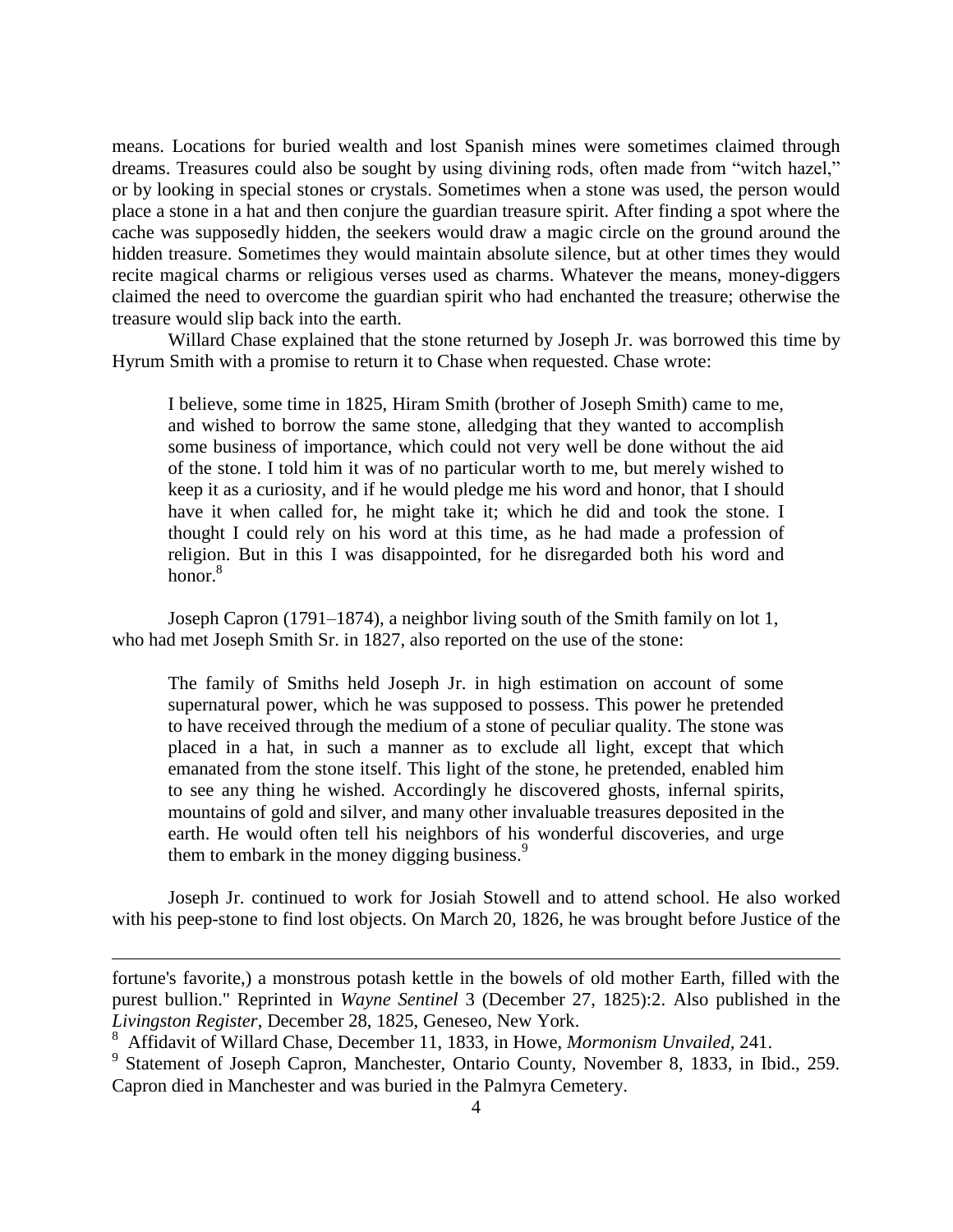Peace Albert Neely (ca. 1798–1857) of Bainbridge, Chenango County, on a charge of disorderly conduct or being a "glass looker." His docket book recorded the examination of Joseph Smith and witnesses, including Josiah Stowell:

Prisoner [ Joseph Smith] examined: says that he came from the town of Palmyra, and had been at the house of Josiah Stowel[l] in Bainbridge most of time since; had small part of time been employed in looking for mines, but the major part had been employed by said Stowel[l] on his farm, and going to school. That he had a certain stone which he had occasionally looked at to determine where hidden treasures in the bowels of the earth were; that he professed to tell in this manner where gold mines were a distance under ground, and had looked for Mr. Stowel[l] several times, and had informed him where he could find these treasures, and Mr. Stowel[l] had been engaged in digging for them. That at Palmyra he pretended to tell by looking at this stone where coined money was buried in Pennsylvania, and while at Palmyra had frequently ascertained in that way where lost property was of various kinds; that he had occasionally been in the habit of looking through this stone to find lost property for three years, but of late had pretty much given it up on account of its injuring his health, especially his eyes, made them sore; that he did not solicit business of this kind, and had always rather declined having anything to do with this business.

Josiah Stowell Sr. testified:

 $\overline{\phantom{a}}$ 

[Stowell] says that prisoner [ Joseph Smith] had been at his house something like five months; had been employed by him to work on farm part of time . . . that prisoner had looked for him sometimes; once to tell him about money buried in Bend Mountain in Pennsylvania, once for gold on Monument Hill, and once for a salt spring; and that he positively knew that the prisoner could tell, and did possess the art of seeing those valuable treasures through the medium of said stone $10$ 

Another witness McMaster [either Cyrus or David McMaster]: was sworn and said that prisoner [Joseph Smith Jr. "pretended to him that he could discover objects at a distance by holding this white stone to the sun or candle; that prisoner rather declined looking into a hat at his dark coloured stone, as he said that it hurt his eyes."<sup>11</sup>

<sup>10</sup> Charles Marshall, "The Original Prophet. By a Visitor to Salt Lake City," *Fraser's Magazine*  (London, England) 7 (February 1873):229; reprinted in the *Eclectic Magazine* (New York) 17 (April 1873). Neely's docket book is not extant.

<sup>11</sup> Charles Marshall, "The Original Prophet. By a Visitor to Salt Lake City," *Fraser's Magazine* 7 (February 1873):229-30.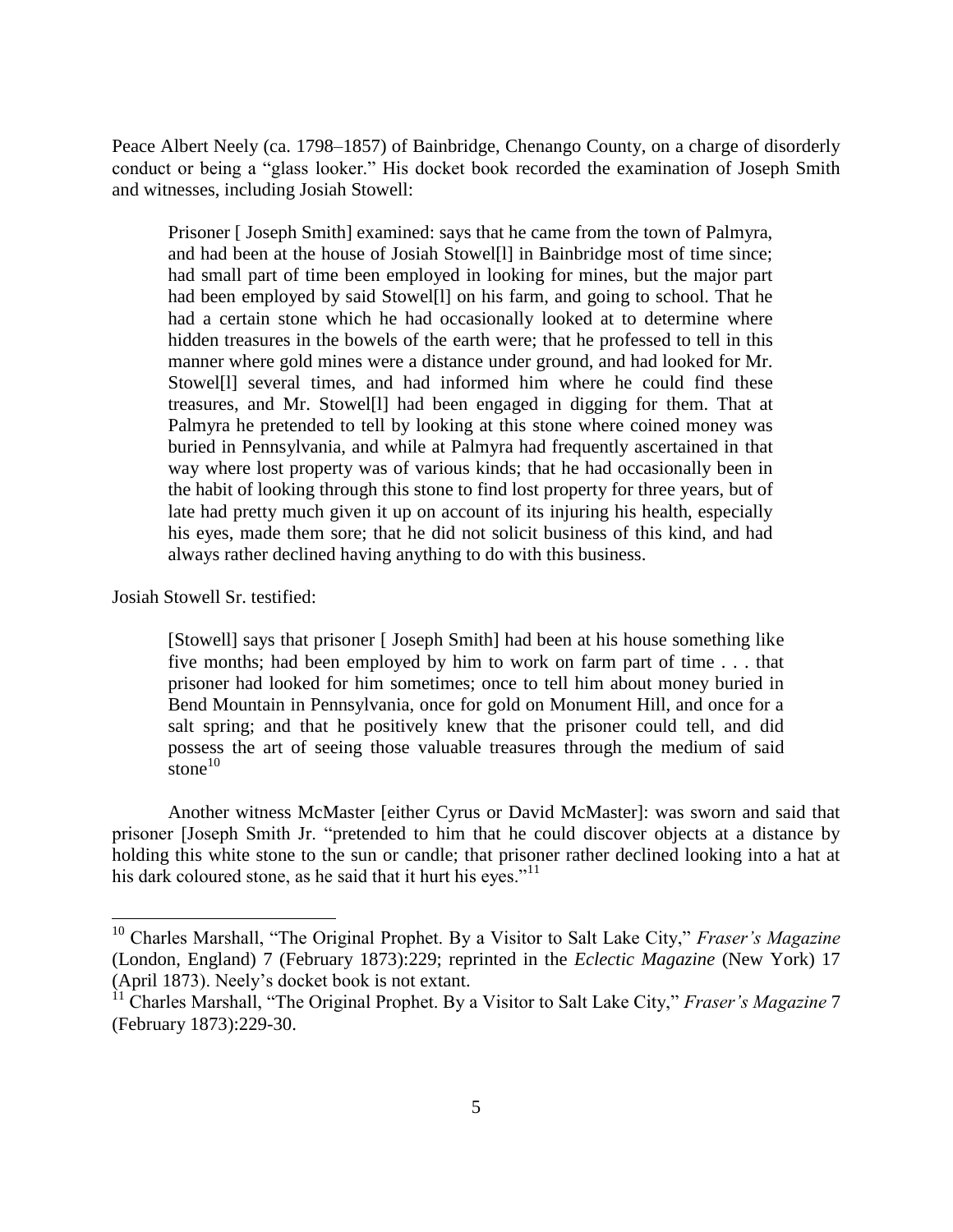Justice Albert Neely considered Joseph Smith guilty and notified two other justices. No formal trial was held. Emma Hale married Joseph Jr. in South Bainbridge, Chenango County, on January 18, 1827, and returned with his wife to the Manchester farm.

In the spring of 1828 Martin Harris arrived at Harmony to assist Smith as a scribe during the process of "translating." Surviving accounts of the translation process suggest that Smith worked without directly using the plates—this despite all of the difficulty in obtaining, hiding, and bringing the plates along. When it came to translating the crucial plates, they were no more present in the room than was John the Beloved's ancient parchment, the words of which Joseph also dictated the next year.<sup>12</sup> Richard Van Wagoner and Steven Walker in their study observe:

The plates could not have been used directly in the translation process. The Prophet, his face in a hat to exclude exterior light, would have been unable to view the plates directly even if they had been present during transcription. A mental picture of the young Joseph, face buried in a hat, gazing into a seer stone, plates out of sight, has not been a generally held view since the early days of the Church. The view raises some difficult questions. Why, for example, was such great care taken to preserve the plates for thousands of years if they were not to be used directly in the translation process? $13$ 

Isaac Hale (1763-1839), Joseph Smith's father-in-law stated in 1834:

I first became acquainted with JOSEPH SMITH, Jr. in November, 1825. He was at that time in the employ of a set of men who were called "money-diggers;" and his occupation was that of seeing, or pretending to see by means of a stone placed in his hat, and his hat closed over his face. In this way he pretended to discover minerals and hidden treasure. ... The manner in which he pretended to read and interpret, was the same as when he looked for the money-diggers, with the stone in his hat, and his hat over his face, while the Book of Plates were at the same time hid in the woods! $14$ 

David Whitmer (1805-88) of Fayette, New York, an early disciple of Joseph Smith who became acquainted with him in 1829 while the book was still being dictated, recalled in 1881:

 $\overline{a}$ 

<sup>12</sup> H. Michael Marquardt, *Joseph Smith's 1828-1843 Revelations* (Maitland, Florida: Xulon Press, 2013), 30-31; BC 6; LDS and RLDS D&C 7 (April 1829).

<sup>&</sup>lt;sup>13</sup> "Joseph Smith: `The Gift of Seeing,'" *Dialogue: A Journal of Mormon Thought* 15 (Summer 1982):53.

<sup>&</sup>lt;sup>14</sup> Affidavit of Isaac Hale, given at Harmony Township, Susquehanna County, Pennsylvania on March 20, 1834. "Mormonism," *Susquehanna Register, and Northern Pennsylvanian* 9 (May 1, 1834):1, Montrose, Pennsylvania; reprinted in Howe, *Mormonism Unvailed*, 262-66; Vogel, *Early Mormon Documents* 4:284, 287.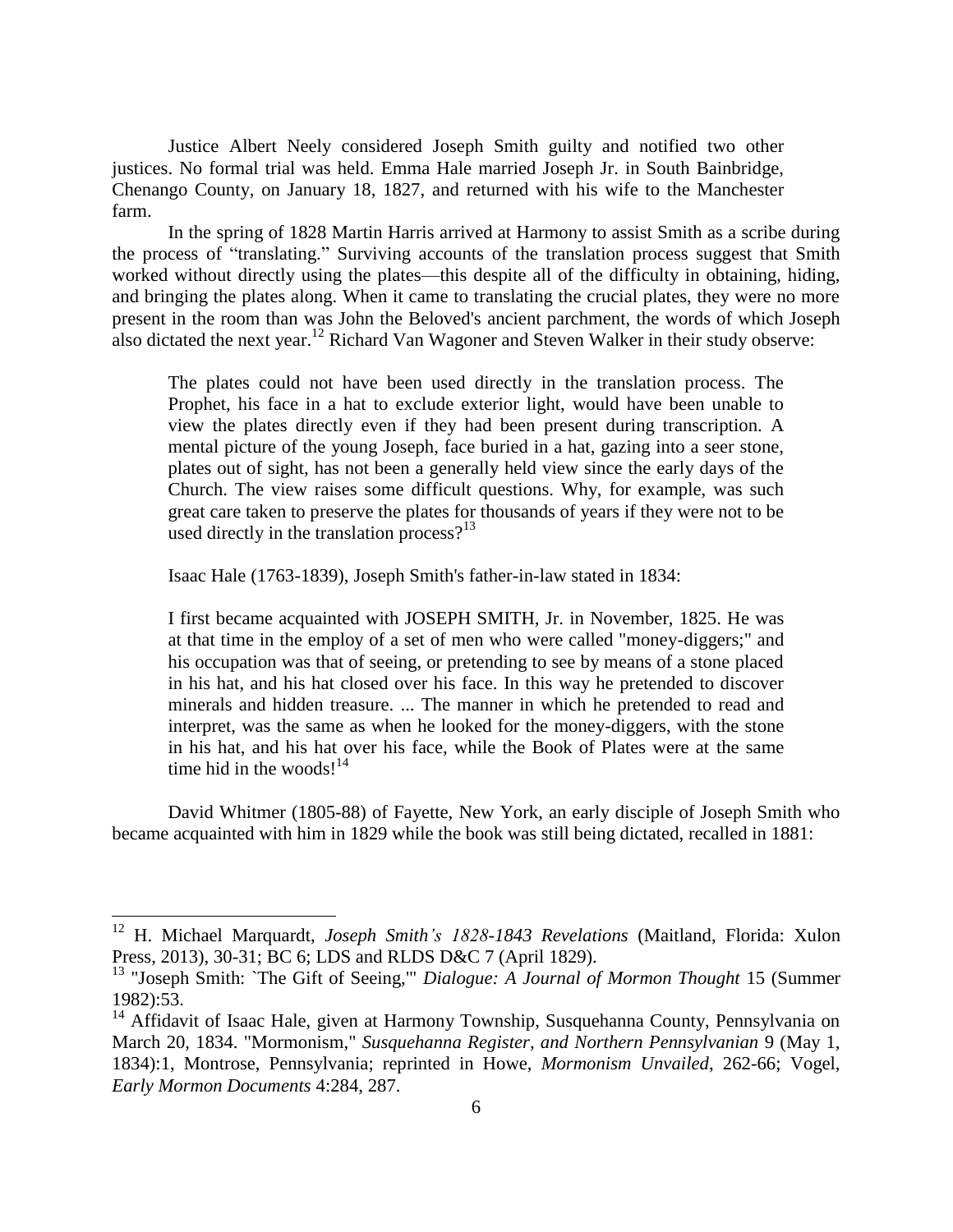"He [Joseph] had two small stones [corrected to: one stone] of a chocolate color, nearly egg shaped and perfectly smooth, but not transparent, called interpreters [corrected to: seer stone], which were given him with the plates. He did not use the plates in the translation, but would hold the interpreters to his eyes and cover his face with a hat, excluding all light, and before his eyes would appear what seemed to be parchment" on which he would see the characters on the plates and the translation. Joseph would then read the words that he saw to his scribe... $"^{15}$ 

In an 1885 interview, Whitmer said that Joseph used a seer stone "placed in a hat into which he buried his face, stating to me and others that the original Character<sup>[s]</sup> appeared upon parchment and under it the translation in english which [enabled him] to read it readily."<sup>16</sup>

It is not clear from the early accounts whether Smith used a single seer stone or, in another tradition, two seer stones as a pair of spectacles to read the meaning of the text. Either way the various accounts emphasize Smith's continued use of a seer stone.<sup>17</sup> In Joseph Smith's 1832 account, he mentions that there were spectacles "to read the Book."<sup>18</sup> Joseph Knight, who visited Smith in Harmony, wrote:

Now the way he translated was he put the urim and thummim into his hat and Dark[e]ned his Eyes then he would take a Sentance [Sentence] and it would appe[a]r in Brite Roman Letters then he would tell the writer and he would write it then <that would go away> [and] the next Sentance would Come and so on. But if it was not Spelt rite it would not go away till it was rite. So we See it was marvelous thus was the hol [whole] translated.<sup>19</sup>

 $\overline{\phantom{a}}$ 

<sup>15</sup> *Kansas City Daily Journal*, June 5, 1881, 1; reprinted in the *Deseret Evening News*, June 11, 1881; *Saints Herald* 28 (July 1, 1881):198; *Latter-day Saints' Millennial Star* 43 (July 4, 1881):423; and Vogel, *Early Mormon Documents* 5:76; for corrections see Ibid., 5:81-82..

<sup>&</sup>lt;sup>16</sup> Interview of David Whitmer by Zenas H. Gurley, Jr., January 14, 1885, typescript, LDS Church History Library. The bracketed words "enabled him" came from *Autumn Leaves* 5 (1892):453, Lamoni, Iowa. See Lyndon W. Cook, ed., *David Whitmer Interviews: A Restoration Witness* (Orem, Utah: Grandin Book Company, 1991), 157-58.

 $17$  On the method by which the Book of Mormon was said to have been translated, see, under various titles, James E. Lancaster in *Saints Herald* 109 (November 15, 1962):798-802, 806, 817; reprinted in *John Whitmer Historical Association Journal* 3 (1983):51-61; *Restoration Studies III* (Independence, Missouri: Herald Publishing House, 1986), 220-31; and Dan Vogel, ed., *The Word of God: Essays on Mormon Scripture* (Salt Lake City: Signature Books, 1990), 97-112. James Lancaster wrote, "An examination of the eyewitness testimony produces the following consensus on the method of translation of the Book of Mormon: . . . the plates were not used in the translating process and often were not even in sight during the translation." *Restoration Studies III*, 226.

<sup>18</sup> Jessee, *Papers of Joseph Smith* 1:9.

<sup>&</sup>lt;sup>19</sup> Joseph Knight, Reminiscences; see Jessee, "Joseph Knight's Recollection," 35. Regarding the Urim and Thummim, see Kenneth Sowers Jr., "The Mystery and History of the Urim and Thummim," *Restoration Studies II* (Independence, MO: Herald Publishing House, 1983), 75-79.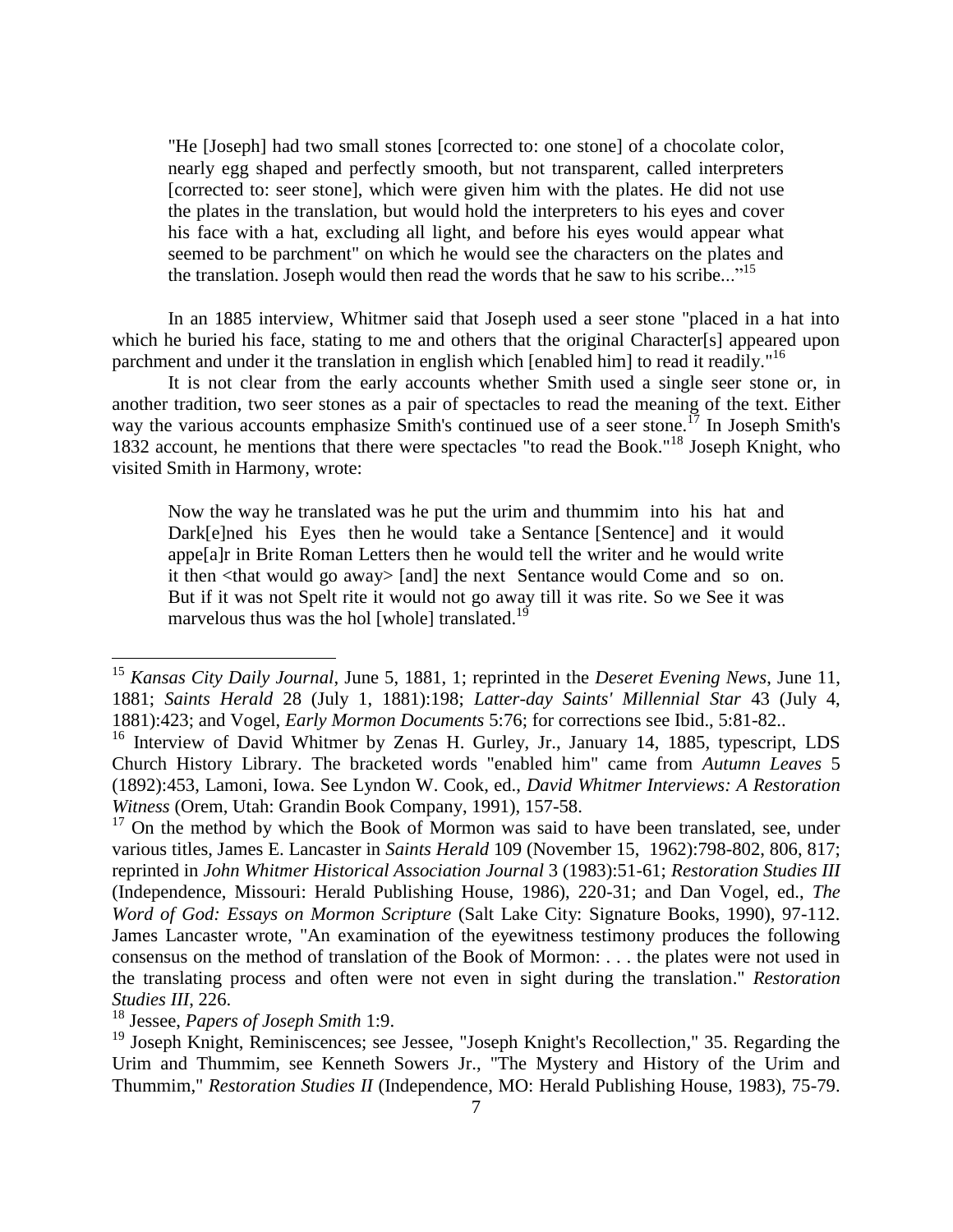The biblical term "Urim and Thummim" in Knight's account seems to be a later term used to apply to the seer stone and sometimes to two magical stones in frames like spectacles. Lucy Smith remarked, "Joseph kept the urim and thum[m]im constantly about his person," even having it with him while he was working down in a well.<sup>20</sup> It was by the "Urim and Thummim," according to Lucy, that Joseph received a commandment that he should baptize Oliver Cowdery and that Cowdery should baptize him.<sup>21</sup> At one time an intimation "was given through the urim and thum[m]im" as Joseph "one morning applied the latter to his eyes to look upon the record, instead of the words of the book [of Mormon] being given him, he was commanded to write a letter to one David Whitmore."<sup>22</sup>

Accounts also differ about what supposedly happened to the gold plates.<sup>23</sup> David Whitmer told an interviewer in 1884 that the plates "were taken away by the angel to a cave, which we saw by the power of God while we were yet in the Spirit."<sup>24</sup> William Smith said in 1841 that Joseph "was directed by a vision to bury the plates again in the same manner; which he accordingly did."<sup>25</sup>

Brigham Young (1801-77), who joined the church in 1832, spoke of Joseph Smith and Oliver Cowdery (1806-50) going to the Hill Cumorah: "The hill opened, and they walked into a cave." Orson Pratt (1811-81) referred to "numerous records of the ancient nations of the western continent," in another area of the hill."<sup>26</sup>

 $\overline{a}$ 

<sup>22</sup> Anderson, *Lucy's Book*, 446.

 $23$  Folklore has it that Joseph returned the gold plates to a cave in the Hill Cumorah in Manchester, New York. For a collection of these stories, see Paul Thomas Smith, "A Preliminary Draft of the Hill Cumorah Cave Story Utilizing Seven Secondary Accounts and Other Historical Witnesses," March 1980, privately circulated.

<sup>24</sup> Interview of David Whitmer by Edmund C. Briggs, in *Saints Herald* 31 (June 21, 1884):396; and Cook, *David Whitmer Interviews*, 127.

<sup>25</sup> William Smith interview, *The Congregational Observer* 2 (July 3, 1841):1.

<sup>26</sup> Brigham Young, *Journal of Discourses* 19:38, June 17, 1877; quoted in *The Contributor* 3 (February 1882):137; *The Juvenile Instructor* 31 (September 1, 1896):514; and Reed A. Benson, "Sword of Laban," *Encyclopedia of Mormonism: The History, Scripture, Doctrine, and Procedure of the Church of Jesus Christ of Latter-day Saints* (New York: Macmillan Publishing Co., 1992), 3:1,427-28. Young remembered that "Joseph Smith said that Cave Contained tons of Choice Treasures & records." Scott G. Kenney, ed., *Wilford Woodruff's Journal*, 1833-1898, typescript, 9 vols. (Midvale, Utah: Signature Books, 1983-85), 6:509, entry for December 11, 1869, original in CHL. Orson Pratt's comments are in the *Latter-day Saints' Millennial Star* 28 (July 7, 1866):417.

Concerning the seer stone in a hat, see J. L. Traughber, Jr., "Testimony of David Whitmer," *Saints Herald* 26 (November 15, 1879):341; and David Whitmer, *An Address to All Believers in Christ* (Richmond, MO: Author, 1887), 12, 30, 37.

<sup>20</sup> Anderson, *Lucy's Book*, 384.

<sup>21</sup> Ibid., 439. See Marquardt, *Joseph Smith Revelations*, 46; BC 15:6-7; LDS D&C 18:7; RLDS D&C 16:2.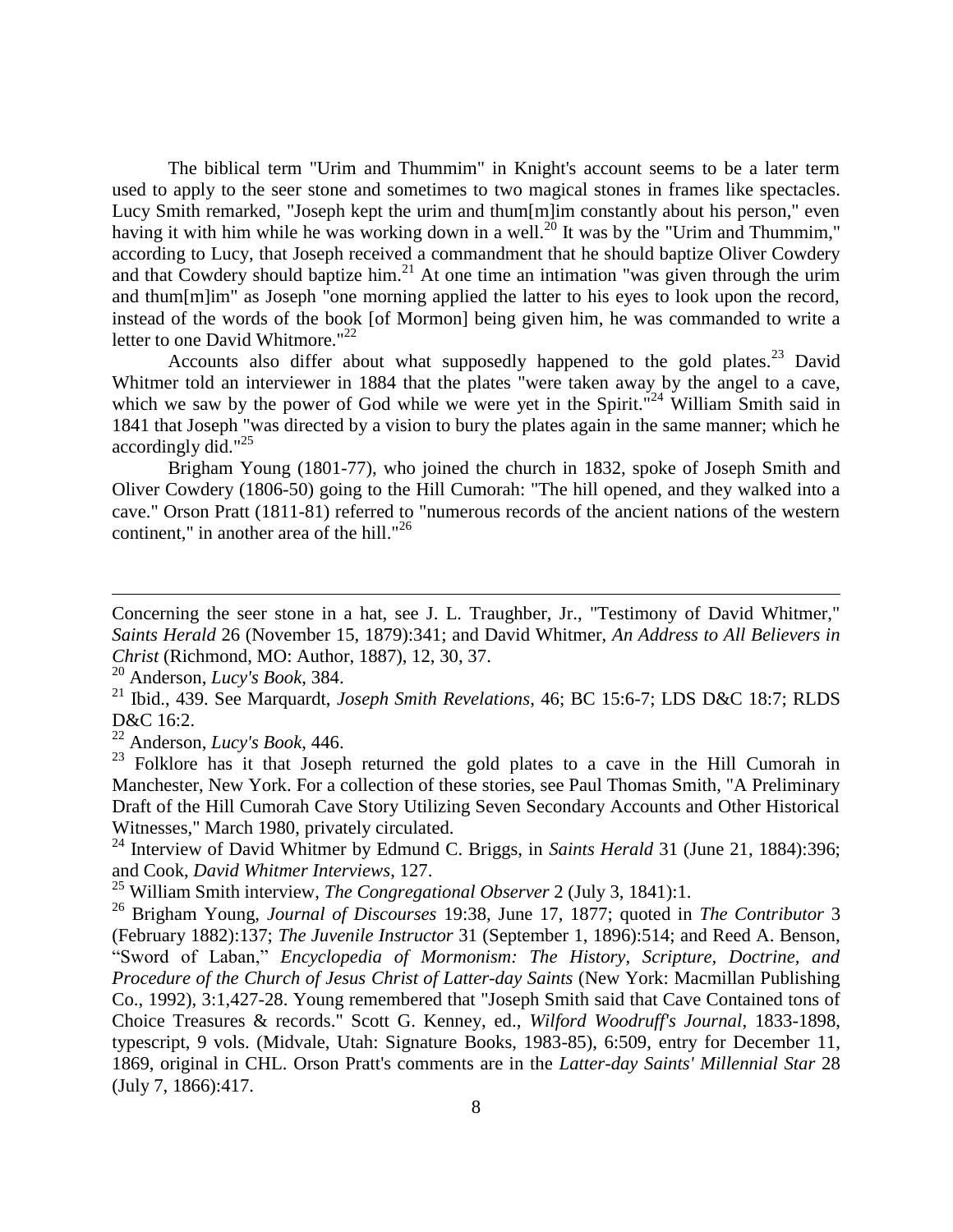Taken together, these earliest accounts about the gold plates place the event within the larger context of treasure hunting. Smith reported that he obtained the gold plates from the ground where they had been hidden for 1,400 years. Like his earlier attempts to locate lost objects and valuable treasures in the earth, he located the plates by means of the stone.<sup>27</sup> He removed his find from its depository and laid it down. After laying it down, however, it suddenly disappeared and went back into the box. This is similar to another treasure dig he participated in, with the guardian standing by and protecting the item.

The guardian spirit is a consistent focus of these early stories. Whether the guardian of the plates was a spirit or angel, its purpose was to watch over the buried box and its contents. Smith went to great lengths to obey the spirit's commands. He wore special clothes. He was given a simple command not to lay the plates down. When he did, the spirit struck him and kept him from obtaining the treasure. Because he did not do as he was instructed, Joseph was told to come in another year and bring his brother Alvin (1798-1823) with him.

Many aspects of the story told in New York and Pennsylvania were later revised. This included Joseph Smith's looking into the stone and seeing that he should bring Emma Hale to the hill, and especially details that linked the gold plates and treasure hunting. Rodger I. Anderson commented on why such details were omitted from Smith's historical accounts:

His earlier story of the mobile plates which vanished and reappeared so mysteriously was not mentioned because of its similarity to the elusive treasures he was accused of hunting; the spirit's command to bring Alvin to the hill and after Alvin's death, Emma, was deleted because it smacked more of ritualistic magic than religion "pure and undefiled"; and Joseph Knight's recollection that Smith had "looked in his glass" to find the right person was discarded because of its resemblance to the glass looking charge he had been convicted of in 1826. Smith had learned from bitter experience that not all regarded such activities as divine.<sup>28</sup>

In the 1832 retelling of the gold plates story, Smith was not given elaborate tasks to break the spell but was simply informed by the angel that in "due time thou shalt obtain them."<sup>29</sup> By the time of Smith's 1838-39 account, he was instructed from the very start that there would be a four-year waiting period: "I made an attempt to take them out but was forbidden by the messenger and was again informed that the time <for> bringing them forth had not yet arrived, neither would untill four years from that time."<sup>30</sup>

 $\overline{a}$ 

<sup>27</sup> Interview of Martin Harris, *Tiffany's Monthly* 5 (August 1859):163, 169.

<sup>28</sup> "Joseph Smith's Early Reputation Revisited," *Journal of Pastoral Practice* 4 (1980):98; see also Rodger I. Anderson, *Joseph Smith's New York Reputation Reexamined* (Salt Lake City: Signature Books, 1990), 47.

<sup>29</sup> Jessee, *Papers of Joseph Smith* 1:8.

<sup>30</sup> Manuscript History, Book A-1:7, CHL; Jessee, *Papers of Joseph Smith* 1:281; Joseph Smith-History 1:53, Pearl of Great Price.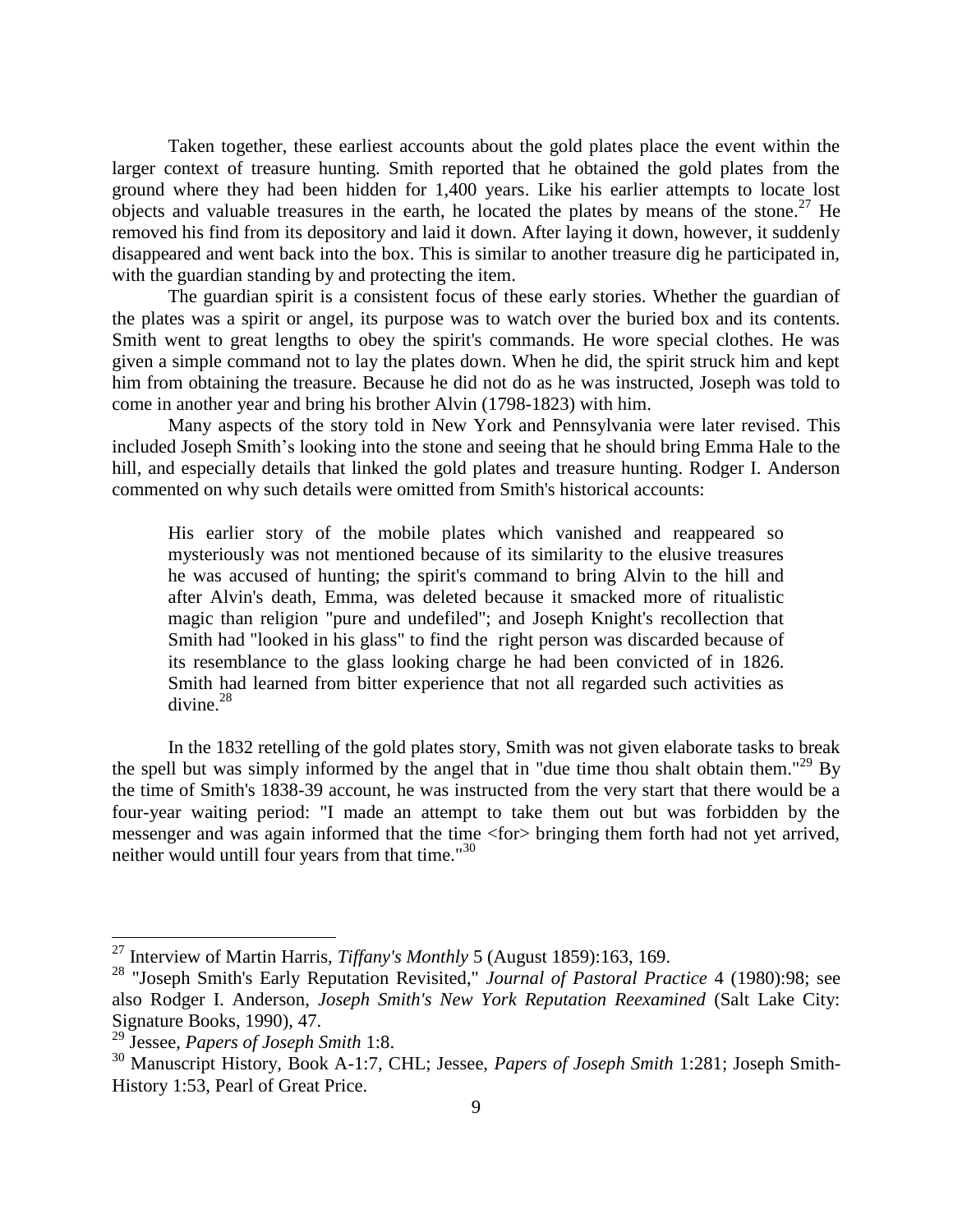The early story as Joseph Smith related was important since it established the belief that he had a record. His immediate family was also essential to him as they were among the first to believe him.

#### **Stone in a Hat**

In Joseph Smith's Manuscript History he told about searching for a lost mine in 1825 for Josiah Stowell. [fn] But Joseph Smith did not mention his association earlier with a special stone located on a neighbor's property in 1822. As Joseph Smith told about the coming forth of the Book of Mormon he mentioned to earlier followers and others that he was able to find and later translate the Book of Mormon by having a stone in a hat. This peep stone has since been called a seer stone. This seer stone would be placed in a hat.

One definition of translation is "The act or process of translating, esp. from one language to another."<sup>31</sup> In the 1828 Webster's Dictionary one of the meanings under the word translate is, "To interpret; to render into another language; to express the sense of one language in the words of another."<sup>32</sup>

## **What is the meaning of "translating" with a stone in a hat?**

This means that what is represented as the Book of Mormon is not a product of Joseph Smith's linguistic ability. Smith produced a text with no knowledge of an ancient language. No one translates a real language by looking at a peep stone (seer stone) or interpreters (spectacles) or Urim and Thummim in a hat. To translate a person needs to correctly know the language from which he or she is translating. Also there is a need to know, in this case, the English language. There is no shortcut method in spending time learning a language before making a translation. The fact is if you do not know the language you are translating you cannot translate.

Contemporary records suggest that money-digging activities (treasure hunting) had been one of the Smith family occupations in the Palmyra/Manchester, New York area since the early 1820s. Willard Chase, a friend of the family recalled:

I became acquainted with the Smith family, known as the authors of the Mormon Bible, in the year 1820. At that time, they were engaged in the money digging business, which they followed until the latter part of the season of 1827. In the year 1822, I was engaged in digging a well. I employed Alvin and Joseph Smith to assist me; the latter of whom is now known as the Mormon prophet. After digging about twenty feet below the surface of the earth, we discovered a singularly appearing stone, which excited my curiosity. I brought it to the top of the well, and as we were examining it, Joseph put it into his hat, and then his face into the top of his hat. It has been said by Smith, that he brought the stone from the well; but this is false. There was no one in the well but myself. The next morning he came to me, and wished to obtain the stone, alledging that he could

l

<sup>31</sup> *The American Heritage Dictionary* (Boston: Houghton Mifflin Co., Second College Edition, 1985), 1,287.

<sup>32</sup> *An American dictionary of the English Language* (New York: S. Converse, 1828).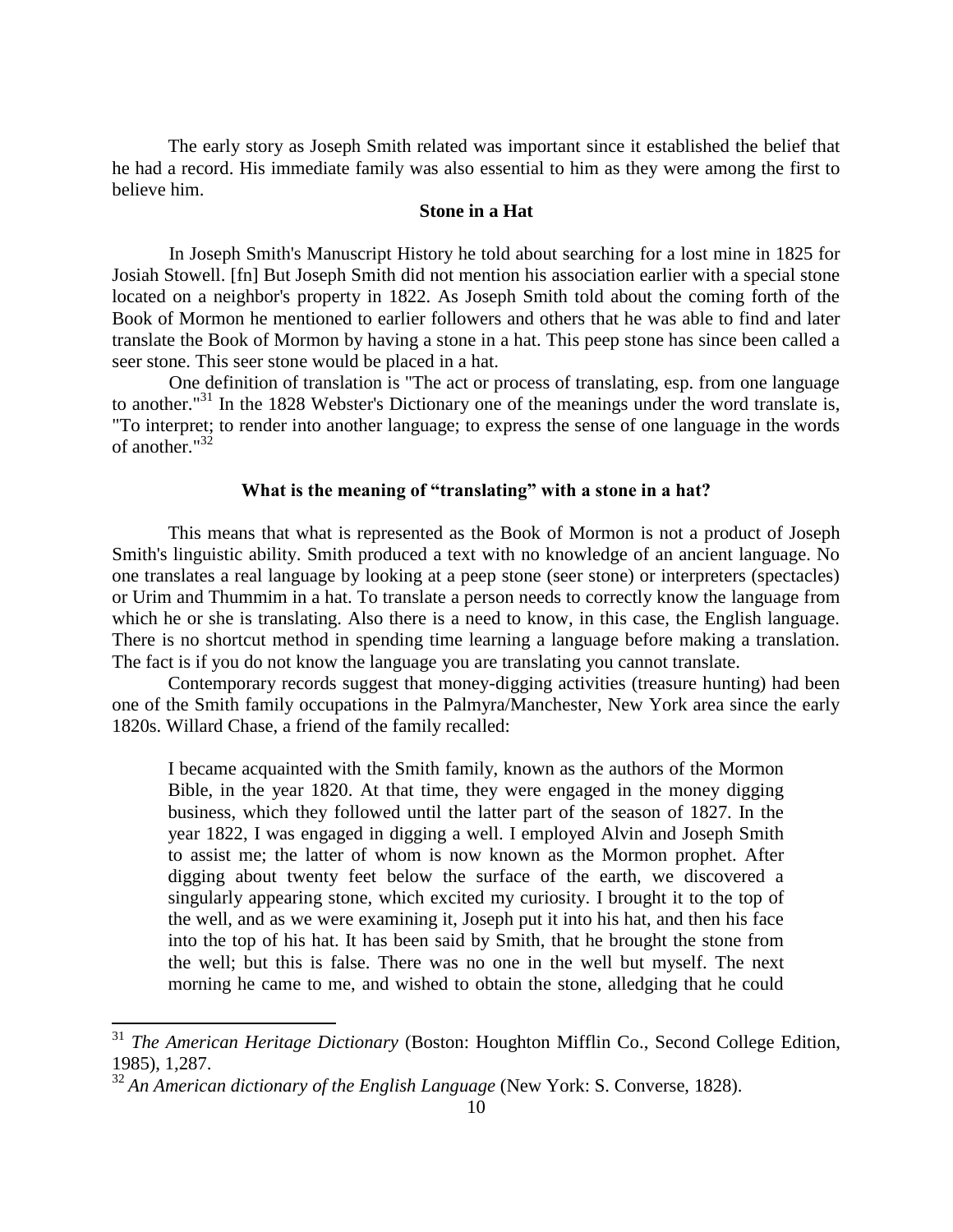see in it; but I told him I did not wish to part with it on account of its being a curiosity, but would lend it. $33$ 

During the month when the church was organized Willard Chase said he talked to Hyrum Smith, older brother of Joseph Smith: "In April, 1830, I again asked Hiram for the stone which he had borrowed of me; he told me I should not have it, for Joseph made use of it in translating his Bible."<sup>34</sup>

#### **Plates Found with a Stone**

A story was told by Joseph Smith Jr. that with the gold plates were found a pair of spectacles for the purpose of translating. These spectacles were called interpreters in the Book of Mormon, which also mentioned two stones put together into two rims of a bow, like being set in eye frames. These spectacles would soon be identified as the biblical Urim and Thummim. Peep stones which were in the possession of Smith were called by the faithful seer stones. These stones were also called a Urim and Thummim and may have confused people who were trying to understand what instruments were claimed to have been used to to translate the Egyptian language on the plates of gold. As Joseph Smith wrote in 1832, "but the Lord had prepared spectacles for to read the Book."

Willard Chase said he talked with Joseph Smith in the fall of 1827 and that Smith "then observed that if it had not been for that stone, (which he acknowledged belonged to me,) he would not have obtained the book."<sup>35</sup> This stone was the stone (he had more than one stone) through which Joseph Smith discovered the ancient record engraved in Egyptian hieroglyphics on plates of gold. Among those who heard the story of finding the plates by the Chase stone were the following individuals:

Martin Harris became one for the three witnesses to the Book of Mormon. In 1859 he was interviewed and reported that Joseph told him that he found the gold plates by this stone. Harris said, "Joseph had a stone which was dug from the well of Mason Chase [brother of Willard Chase], twenty-four feet from the surface. In this stone he could see many things to my certain knowledge. It was by [the] means of this stone he first discovered these plates"<sup>36</sup> Later Harris explained, "Joseph had before this described the manner of his finding the plates. He found them by looking in the stone found in the well of Mason Chase. The [Smith] family had likewise told me the same thing."<sup>37</sup> [repeated?]

Henry Harris was another individual who spoke with Joseph Smith. Harris related that Joseph Smith Jr. "said he had a revelation from God that told him they were hid in a certain hill

 $\overline{a}$ 

<sup>&</sup>lt;sup>33</sup>Affidavit of Willard Chase, circa December 11, 1833, Manchester, Ontario County, New York in E. D. Howe, *Mormonism Unvailed* (Painesville [Ohio]: Printed and Published by the Author, 1834), 240-41, emphasis omitted; also in Dan Vogel, ed., *Early Mormon Documents* (Salt Lake City: Signature Books, 1998), 2:65-66, cited hereafter as *EMD*.

<sup>34</sup> Howe, *Mormonism Unvailed*, 247; in *EMD* 2:73.

<sup>35</sup> Howe, *Mormonism Unvailed*, 246); in *EMD* 2:71-72.

<sup>36</sup> *Tiffany's Monthly* 5 (August 1859):163; in *EMD* 2:302.

<sup>37</sup> *Tiffany's Monthly* 5 (August 1859):169; in *EMD* 2:309.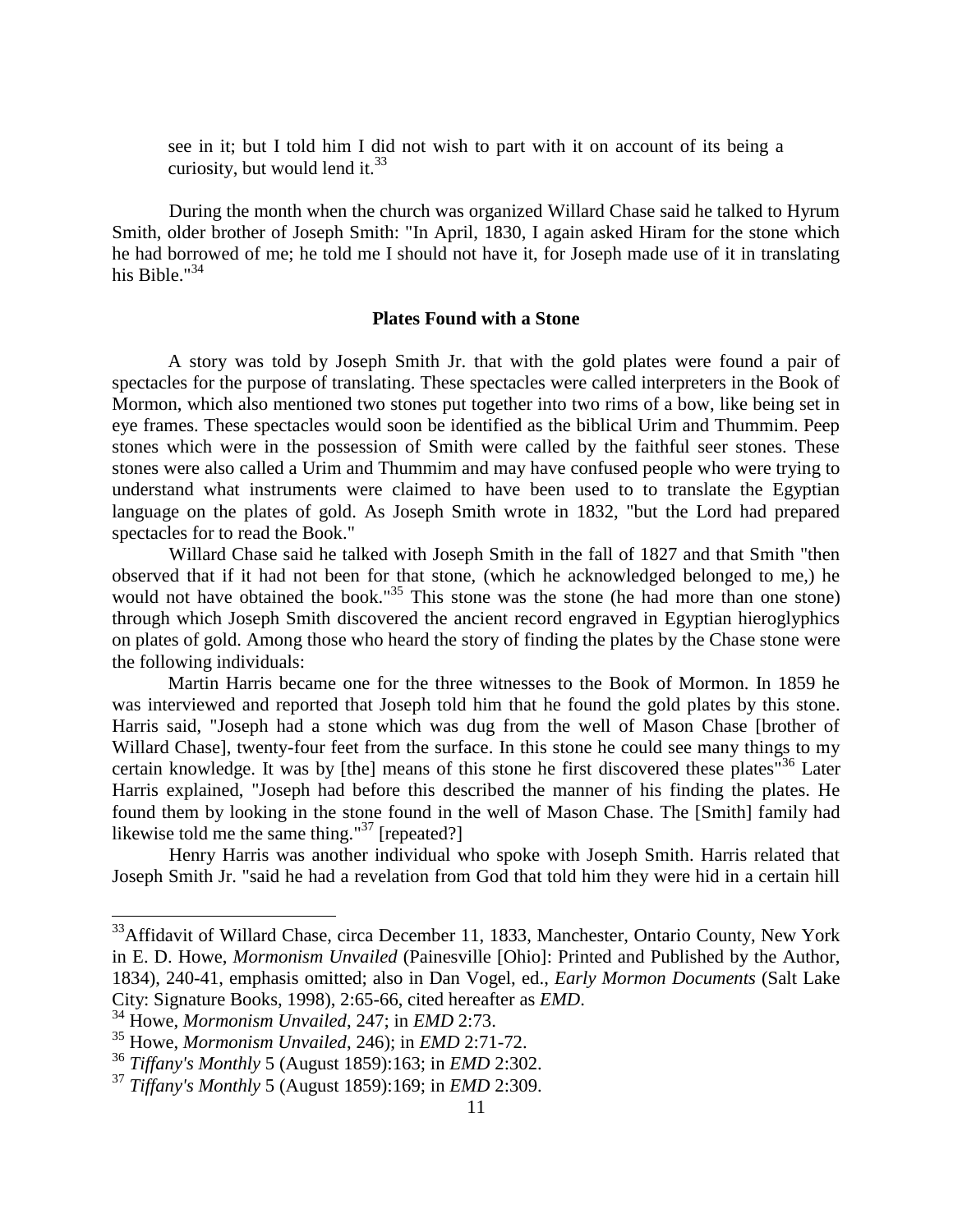and he looked in his stone and saw them in the place of deposit; that an angel appeared and told him he could not get the plates until he was married."<sup>38</sup>

## **Joseph Smith Inspired to Translate the Reformed Egyptian Hieroglyphics by Looking into a Stone or Two Stones**

The *Rochester Gem* told about Martin Harris visiting Rochester about June 1829 and reprints the following information:

A man by the name of Martin Harris was in this village a few days since endeavouring to make a contract for printing a large quantity of a work called the Golden Bible. He gave something like the following account of it. "In the autumn of 1827 a man named Joseph Smith of Manchester, in Ontario County, said that he had been visited by the spirit of the Almighty in a dream, and informed that in a certain hill in that town was deposited a Golden Bible, containing an ancient record of divine origin. He states that after a third visit from the same spirit in a dream, he proceeded to the spot, removed earth, and there found the bible, together with a large pair of spectacles. He had also been directed to let no mortal see them under the penalty of immediate death, which injunction he steadfastly adheres to. The treasure consisted of a number of gold plates, about 8 inches long, 6 wide, and one eighth of an inch thick, on which were engraved hieroglyphics. By placing the spectacles in a hat and looking into it, Smith interprets the characters into the English language.

Harris states that he went in search of some one to interpret the hieroglyphics, but found no one was intended to perform that all important task but Smith himself. Smith has interpreted the whole, and it is now in press in Palmyra, Wayne Co. The subject attracts a good deal of notice among a certain class, and as it will be ere long before the public, we shall endeavor to meet it with the comment it may deserve.<sup>39</sup>

Josiah Jones, a resident of Kirtland, Ohio, described the visit of the first church missionaries who arrived in that town:

In the last part of October, 1830, four men appeared here by the names of [Oliver] Cowdery, [Parley P.] Pratt, [Peter] Whitmer [Jr.] and [Ziba] Peterson; they stated they were from Palmyra [Manchester], Ontario county, N.Y. with a book which they said contained what was engraved on gold plates found in a stone box, in the ground in the town of Manchester, Ontario Co.,N.Y., and was found about three years ago by a man named Joseph Smith Jr. who had translated it by looking into

 $\overline{\phantom{a}}$ 

<sup>38</sup> Affidavit of Henry Harris, no date [circa 1833], in Howe, *Mormonism Unvailed*, 252; in *EMD* 2:76.

<sup>39</sup> "Golden Bible," *Rochester Gem* 1 (September 5, 1829):70, Rochester, New York, emphasis omitted.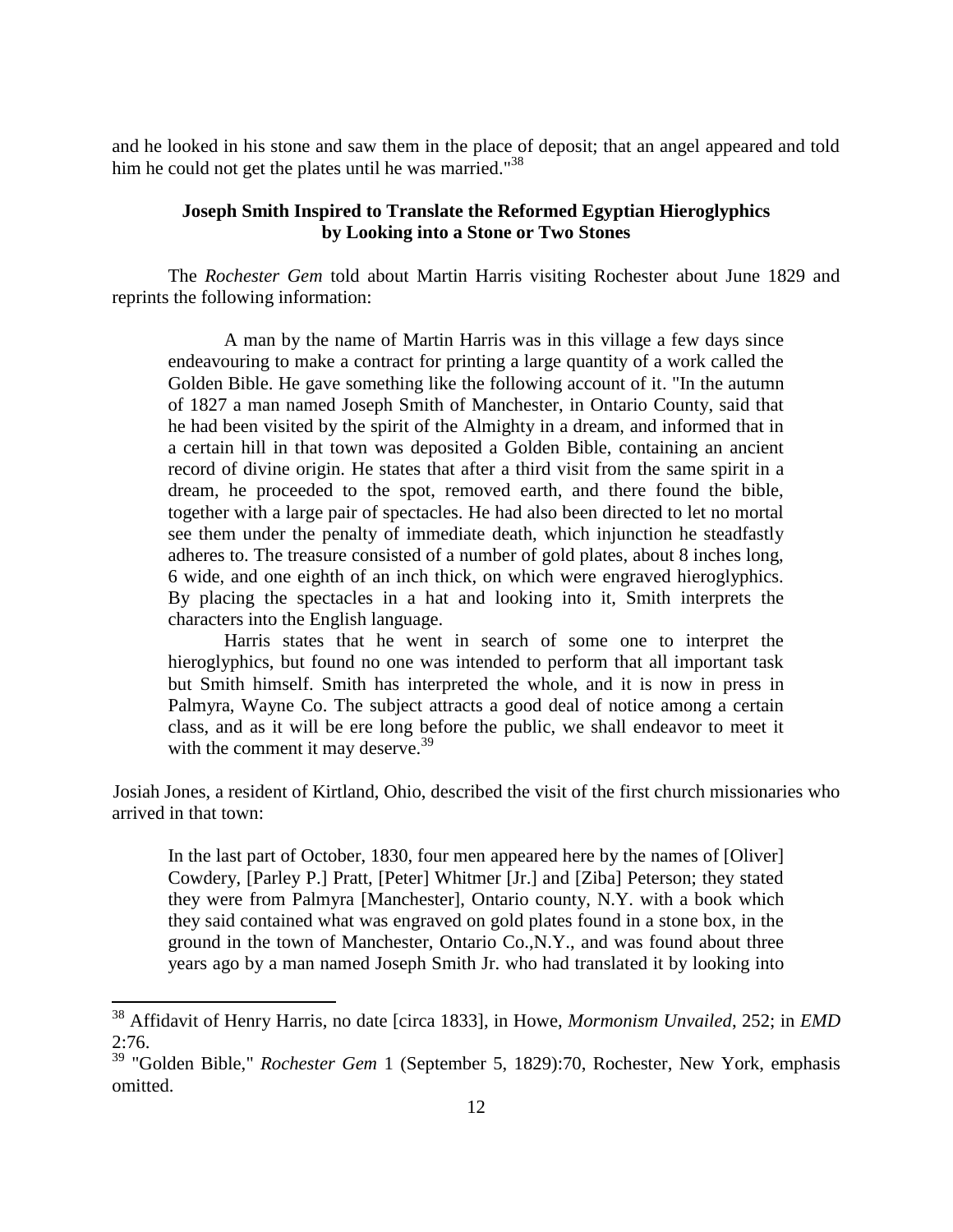a stone or two stones, when put into a dark place, which stones he said were found in the box with the plates. They affirmed while he looked through the stone spectacles another sat by and wrote what he told them, and thus the book was all written.

Continuing Jones mentions that he and a few others talked to Oliver Cowdery:

A few days after these men appeared again, a few of us went to see them and Cowdery was requested to state how the plates were found, which he did. He stated that Smith looked onto or through the transparent stones to translate what was on the plates. I then asked him if he had ever looked through the stones, to see what he could see in them; his reply was that he was not permitted to look into them. I asked him who debarred him from looking into them; he remained sometime in silence, then said that he had so much confidence in his friend Smith, who told him [Cowdery] that he must not look into them, that he did not presume to do so lest he should tempt God and be struck dead.<sup>40</sup>

#### **What the Book of Mormon says about how it is to be "translated"**

Reformed Egyptian is mentioned in LDS Mormon 9:32. The title page states, "To come forth by the gift and power of God unto the interpretation thereof." The explanation later, but not always given, is that the Book of Mormon was translated by the Urim and Thummim.

The term Urim and Thummim is a post-1829 development and is not mentioned in the Book of Mormon. In a short time it replaced interpreters (spectacles) or seer stone in a hat. The following are some early statements on how the Book of Mormon was claimed to be "translated." Early stories mention that an object was put in a hat and Smith interpreted or read the words from what appeared in the hat. The idea to discover or interpret things by looking in a hat was the way Joseph Smith developed into one who claimed he could locate hidden treasures and also discover the meaning of a lost language without the object actually being in his presence.

The Book of Mormon told about its production: "And blessed be he [Joseph Smith Jr.] that shall bring this thing to light; for it shall be brought out of darkness unto light, according to the word of God; yea, it shall be brought out of the earth, and it shall shine forth out of darkness, and come unto the knowledge of the people; and it shall be done by the power of God" (LDS Mormon 8:16). The character King Mosiah translated or interpreted engravings on plates "by the means of those two stones which were fastened into the two rims of a bow. Now these things were prepared from the beginning, and were handed down from generation to generation, for the purpose of interpreting languages" (LDS Mosiah 28:13-14; the stones were known as "interpreters," verse 20). These two stones (said to be spectacles) were to be used to read the

l

<sup>40</sup> 1831 Account by Josiah Jones published as "History of the Mormonites," in *The Evangelist* 9 (June 1, 1841):134-35 as cited in *Brigham Young University Studies* 12 (Spring 1972):307-308); also in Vogel, *Early Mormon Documents* 2:413-15.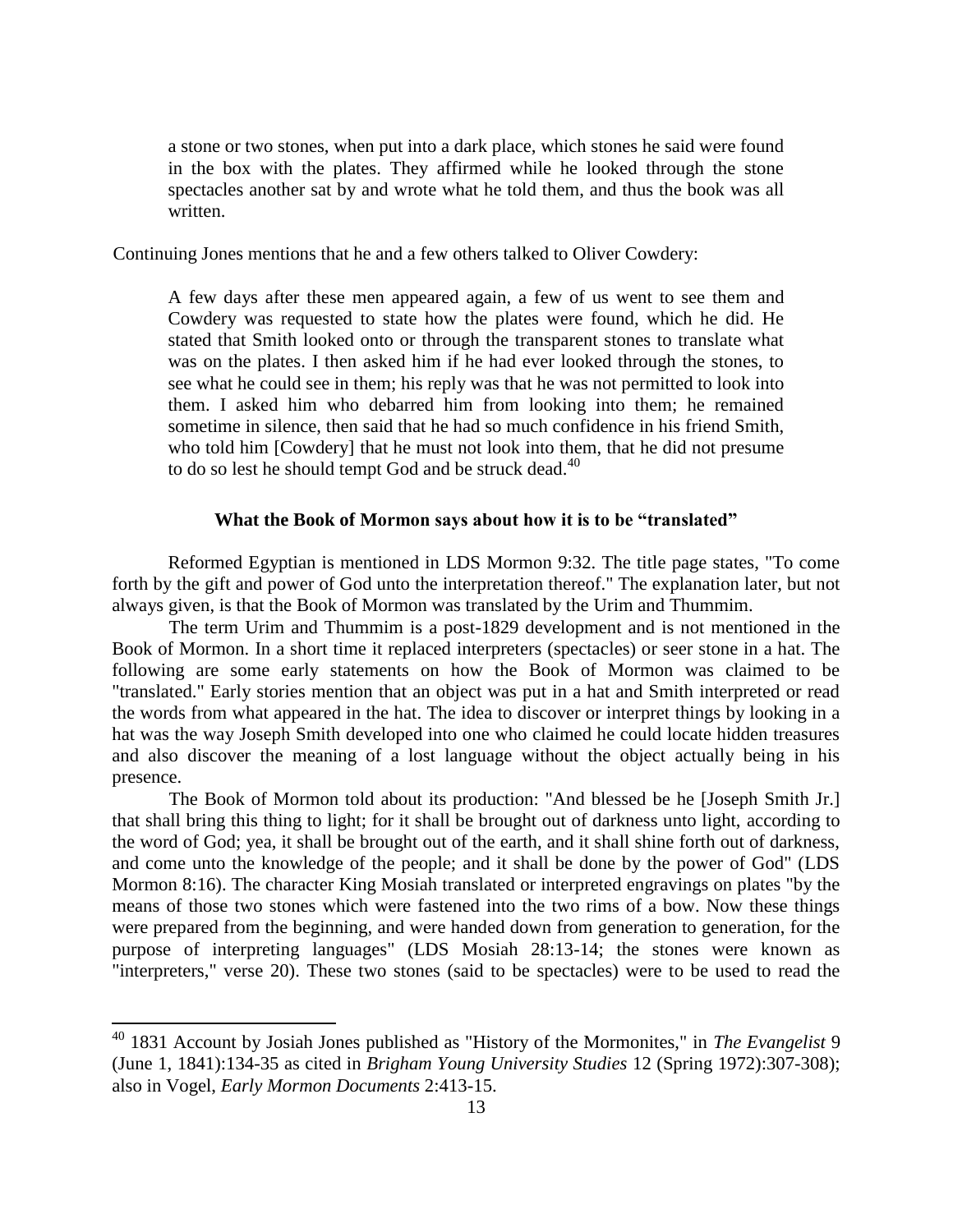inscriptions on the plates, "wherefore thou shalt read the words which I shall give unto thee" (LDS 2 Nephi 27:20).

The term Urim and Thummim is a post-1829 development and is not mentioned in the Book of Mormon. Over time it replaced spectacles, stone(s), and interpreters. The following are some early statements on how the Book of Mormon was claimed to be "translated." Early stories mention that an object was put in a hat and Smith interpreted or read the words from what appeared in the hat.

The idea to discover or interpret things by looking in a hat was the way Joseph Smith developed into one who could locate hidden treasures and also discover the meaning of a lost language without the object actually being in his presence.

The Book of Mormon told about its production: "And blessed be he [Joseph Smith, Jr.] that shall bring this thing to light; for it shall be brought out of darkness unto light, according to the word of God; yea, it shall be brought out of the earth, and it shall shine forth out of darkness, and come unto the knowledge of the people; and it shall be done by the power of God" (LDS Mormon 8:16).

King Mosiah translated some plates "by the means of those two stones which were fastened into the two rims of a bow. Now these things were prepared from the beginning, and were handed down from generation to generation, for the purpose of interpreting languages" (LDS Mosiah 28:13-14). The claim was that the spectacles were to be used to read the inscriptions on the plates, "wherefore thou shalt read the words which I shall give unto thee" (LDS 2 Nephi 27:20).

Abram Willard Benton (1805-67) who was a physician and lived at South Bainbridge, New York at the time, commented on what he had learned concerning the activities of Joseph Smith:

For several years preceding the appearance of his book, he was about the country in the character of a glass-looker: pretending, by means of a certain stone, or glass, which he put in a hat, to be able to discover lost goods, hidden treasures, mines of gold and silver, &c.

Writing about a court appearance in the summer of 1830 Benton wrote:

l

During the [1830] trial it was shown that the Book of Mormon was brought to light by the same magic power by which he pretended to tell fortunes, discover hidden treasures, &c. Oliver Cowdery, one of the three witnesses to the book, testified under oath, that said Smith found with the plates, from which he translated his book, two transparent stones, resembling glass, set in silver bows. That by looking through these, he was able to read in English, the reformed Egyptian characters, which were engraved on the plates $141$ 

<sup>41</sup> Letter by A.W.B. [Abram W. Benton] to editor, March 1831, "Mormonites," *Evangelical Magazine and Gospel Advocate* 2 (April 9, 1831):120, Utica, New York. Vogel, *Early Mormon Documents* 4:95, 97.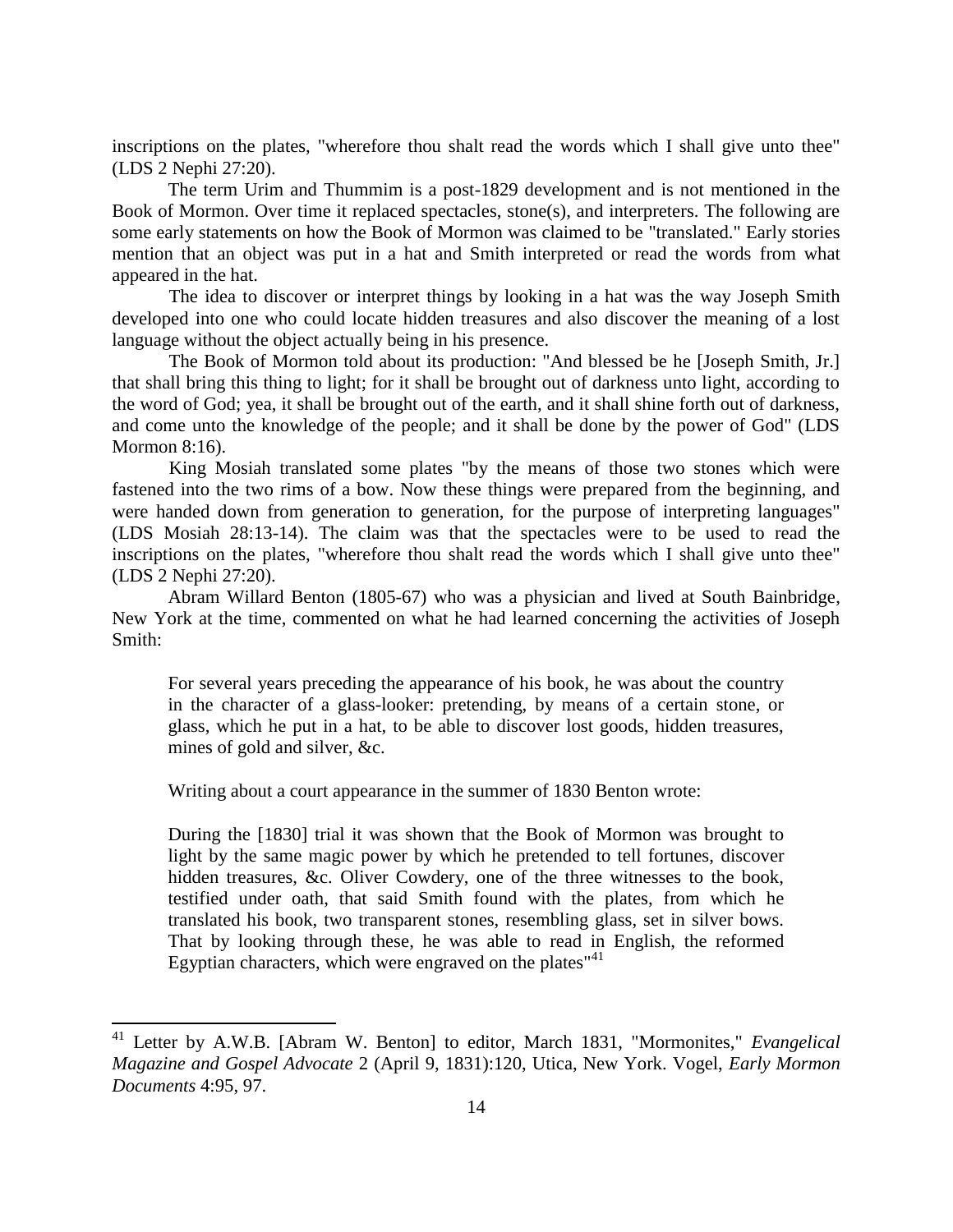These two transparent stones would soon become the biblical Urim and Thummim.

Addison Austin (1796-1872) testified that Joseph Smith told him he could not see with the stone. At a time when Josiah Stowell Sr. "was digging for money, he, Austin, was in company with said Smith alone, and asked him to tell him honestly whether he could see this money or not. Smith hesitated some time, but finally replied, 'to be candid, between you and me, I cannot, any more than you or any body else; but any way to get a living."<sup>42</sup>

William W. Phelps (1792-1872) who was the editor of the *Ontario Phoenix* published in Canandaigua, Ontario County, New York, south of Manchester, where the Smith family lived for more than seven years, wrote a letter in January 1831:

Mr. [Martin] Harris, whose name is in the book, is a wealthy farmer, but of small literary acquirements; he is honest, and sincerely declares upon his soul's salvation that the book is true, and was interpreted by Joseph Smith, through a pair of silver spectacles, found with the plates. The places where they dug for the plates, in Manchester, are to be seen. $43$ 

While preaching in Boston, Massachusetts, questions were asked of missionaries Orson Hyde (1805-78) and Samuel H. Smith (1808-44). It was apparently Hyde who answered the questions. This presently is the earliest use of the term Urim and Thummim. This would indicate that its use would have been even earlier, at least by January 1832 before they left Ohio on their mission.

Q.-In what manner was the interpretation, or translation made known, and by whom was it written?

A.-It was made known by the spirit of the Lord through the medium of the Urim and Thummim; and was written partly by Oliver Cowdery, and partly by Martin Harris.

Q.-What do you mean by Urim and Thummim?

 $\overline{a}$ 

A.-The same as were used by the prophets of old, which were two crystal stones, placed in bows something in the form of spectacles, which were found with the  $_{\text{plates.}}^{44}$ 

Orsamus Turner (1801-55) wrote in 1851 what he learned through his investigations regarding the Joseph Smith Sr. family:

<sup>42</sup> Letter by A.W.B. [Abram W. Benton] to editor, March 1831, "Mormonites," *Evangelical Magazine and Gospel Advocate* 2 (April 9, 1831):120, Utica, New York. Vogel, *Early Mormon Documents* 4:98.

<sup>43</sup> W. W. Phelps to "Dear Sir" [E. D. Howe], January 15, 1831 as quoted in *Mormonism Unvailed*, 273.

<sup>&</sup>lt;sup>44</sup> "Questions proposed to the Mormonite Preachers and their answers obtained before the whole assembly at Julian Hall, Sunday Evening, August 5, 1832," *Boston Investigator* 2 (August 10, 1832).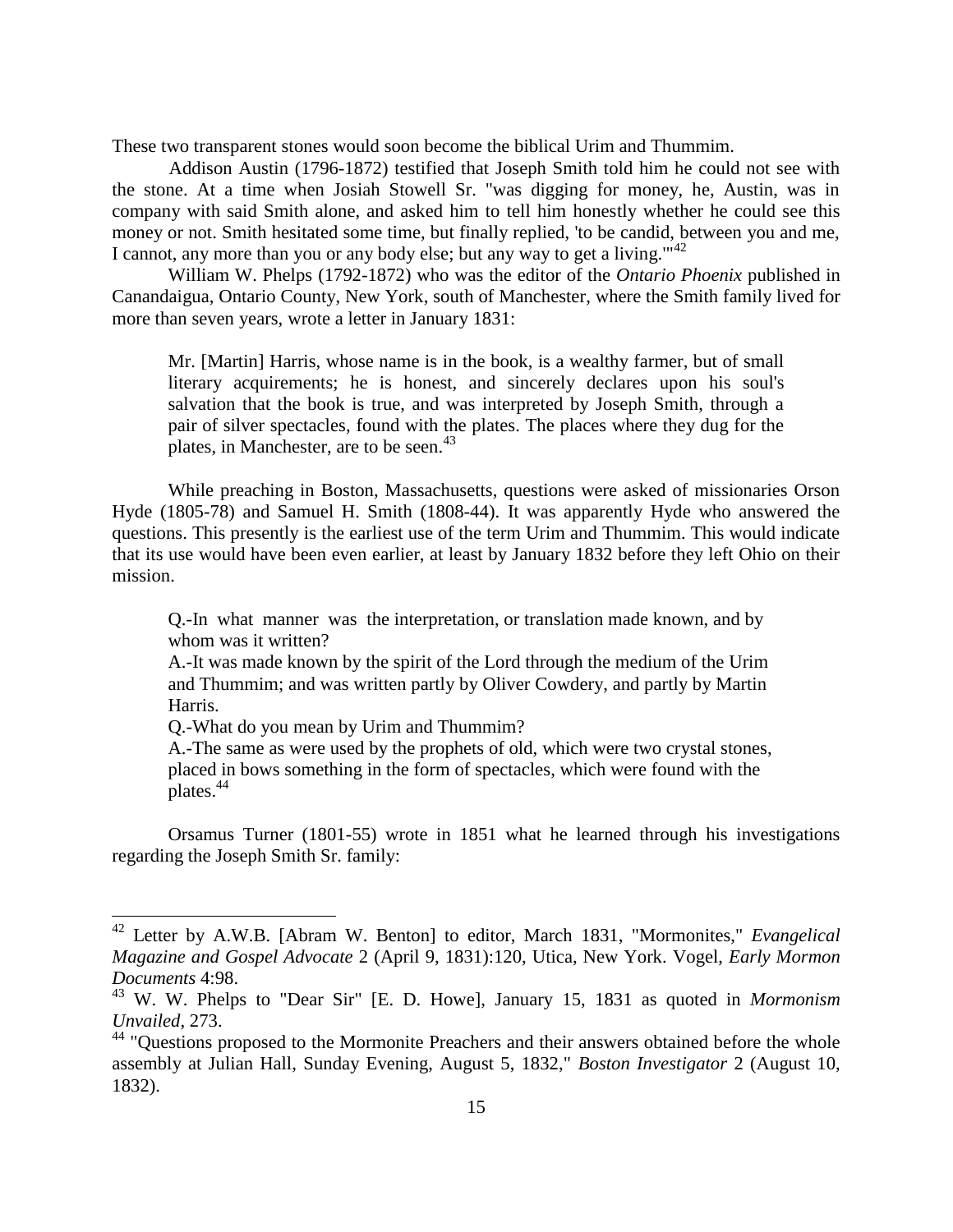Legends of hidden treasure, had long designated Mormon Hill as the depository. Old Joseph had dug there, and young Joseph had not only heard his father and mother relate the marvelous tales of buried wealth, but had accompanied his father in the midnight delvings, and incantations of the spirits that guarded it. ...

That on the top of the box containing the plates, "a pair of large spectacles were found, the stones or glass set in which were opaque to all but the Prophet," that "these belonged to Mormon, the engraver of the plates, and without them, the plates could not be read." ...

They said it was by looking at this stone, in a hat, the light excluded, that Joseph discovered the plates. This will be observed, differs materially from Joseph's story of the angel. It was the same stone the Smiths' had used in money digging, and in some pretended discoveries of stolen property.<sup>45</sup>

Joseph Smith's 1832 earliest account said "the Lord had prepared spectticke spectacles for to read the Book."<sup>46</sup> Smith's 1838-39 manuscript history mentioned "two stones in silver bows and these put into a breast plate which constituted what is called the Urim and Thummim deposited with the plates ... prepare them for the purpose of translating the book."<sup>47</sup> The "two stones in silver bows" would be like spectacles. Did Joseph Smith use spectacles to read the wording of the book of plates? Did Smith ever write that he used a stone to dictate the text of the Book of Mormon?

#### **Recent Developments**

In 2015 the LDS Church Historian's Press published photographs of a stone that is claimed to have been used by Joseph Smith in reading the text of the religious Book of Mormon. Most writers are considered in some way as inspired to produce their own writings. It doesn't matter if any physical object was used in producing a text. Usually just using one person's own imagination produces the best in writing.

If people need to know how this is done then they may need a crutch. We can give an example that someone wrote an article, booklet or book using a shoe as a physical object that in some way helped in making the text available. It doesn't matter whether the work is fiction, historical, or religious.

The way Joseph Smith dictated the text of the Book of Mormon has been a topic since it was published in 1830. The use of a medium like a stone was considered the way Joseph Smith was able to write the Book of Mormon. This was only one artifact that was claimed to have a relationship to events in the Book of Mormon. That the book was inspired is claimed on the title

 $\overline{\phantom{a}}$ 

<sup>45</sup> O. Turner, *History of the Pioneer Settlement of Phelps and Gorham's Purchase* (Rochester: Published by William Alling, 1851), 214-16; Vogel, *Early Mormon Documents* 3:50-53.

<sup>&</sup>lt;sup>46</sup> Karen Lynn Davidson, David J. Whittaker, Mark-Ashurst-McGee, and Richard L. Jensen, eds., *Histories, Volume 1: Joseph Smith Histories, 1832-1844* (Salt Lake City: Church Historian's Press, 2012), 15.

 $47$  Ibid., 1:222; Joseph Smith-History 1:35.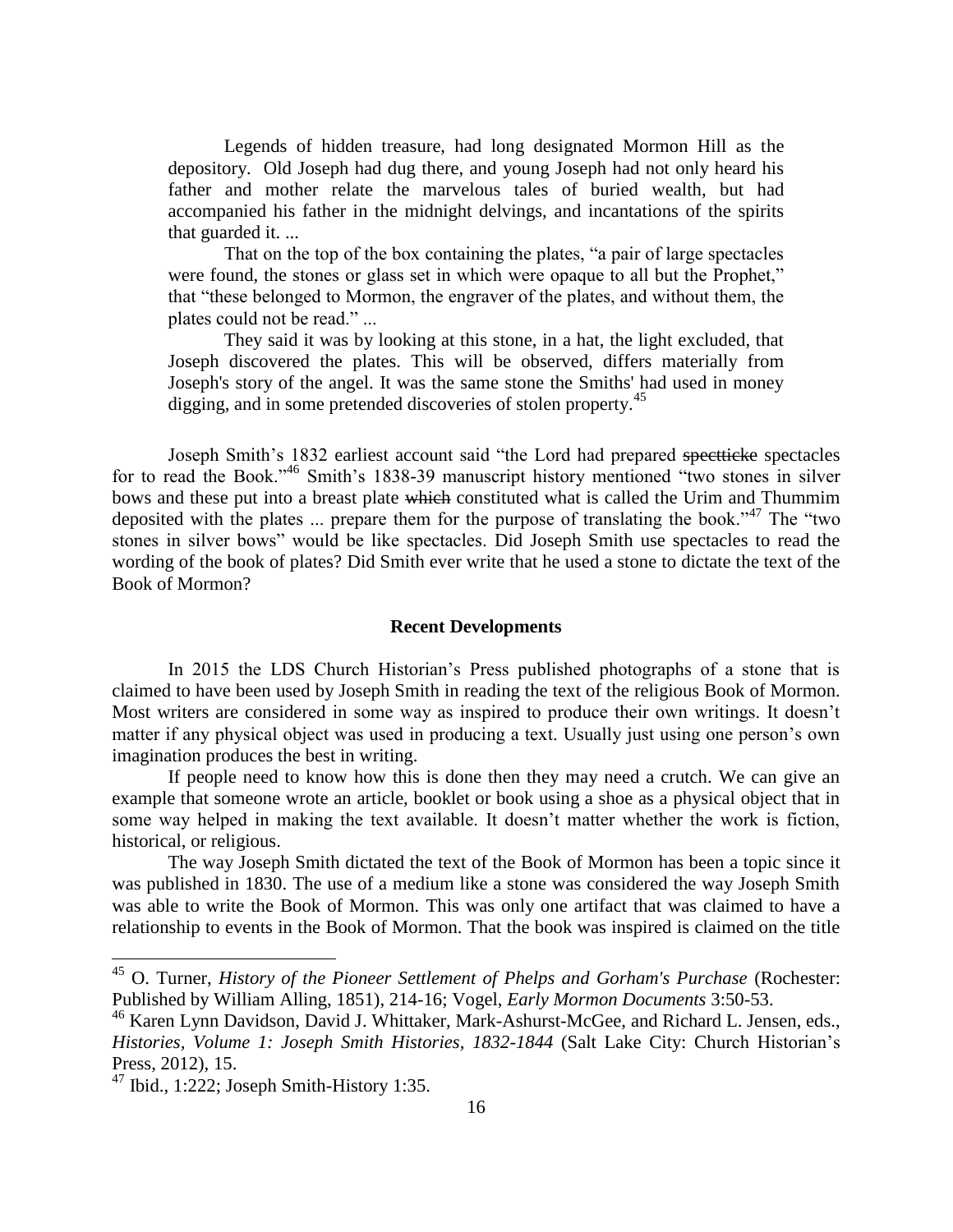page with the words "by the gift and power of God." As early as 1832 the biblical term Urim and Thummim was used to explain the way the text of the book came forth. This is a matter of faith if considered that a physical artifact was needed.

## **1826**

In March 1826 it was mentioned that Joseph Smith Jr. had two stones; a white stone and a dark colored stone and that he "declined looking into a hat at his dark coloured stone, as he said that it hurt his eyes."<sup>48</sup>

#### **1828-1829**

David Whitmer understood that the revelations given during the period the Book of Mormon was written were "given through the 'stone,' while the Book of Mormon was being translated."<sup>49</sup> Though he may have been in error as to when the stone was given to Oliver Cowdery.

At the time the Manuscript History of the Church was compiled, over half of the revelations were said to be given through the Urum and Thummim. The dates of the revelations would cover from July 1828 to June 1829. (see below) The texts that are the same, except for the recipient's name, were evidently given through the stone. One revelation was changed before it was copied into the Kirtland Revelations Book. [in KRB 119-20] LDS D&C 17 original text would have read interpreters or directors, since Urim and Thummim was not an 1829 term. For the 1835 Doctrine and Covenants the words "Urim and Thummim" were added to a revelation. Below is a comparison of a revelation that was modified.

#### BC 9; LDS D&C 10:1

l

Book of Commandments 9:1 - which you had power to translate

Changed to read for Doctrine and Covenants:

1835 D&C 36:1 (italic words are the added words) which you had power *given unto you* to translate, *by the means of the Urim and Thummim*

Those who were recipients [sp?] of the revelations believed in the power of the stone. Martin Harris, and members of the Smith, Whitmer and Knight families.

Urim and Thummim, meaning a seer stone: July 1828-June 1829

Manuscript History "the former messenger appeared and handed to me the Urim and Thummim"; "I inquired of the Lord through it" (Book A-1:10; LDS History of the Church 1:21 [cited as HC]) The early revelations were said to have been given through a stone that Joseph

<sup>48</sup> Charles Marshall, "The Original Prophet. By a Visitor to Salt Lake City," *Fraser's Magazine* 7 (February 1873):229-30.

<sup>49</sup> *Address to All Believers in Christ*, 55.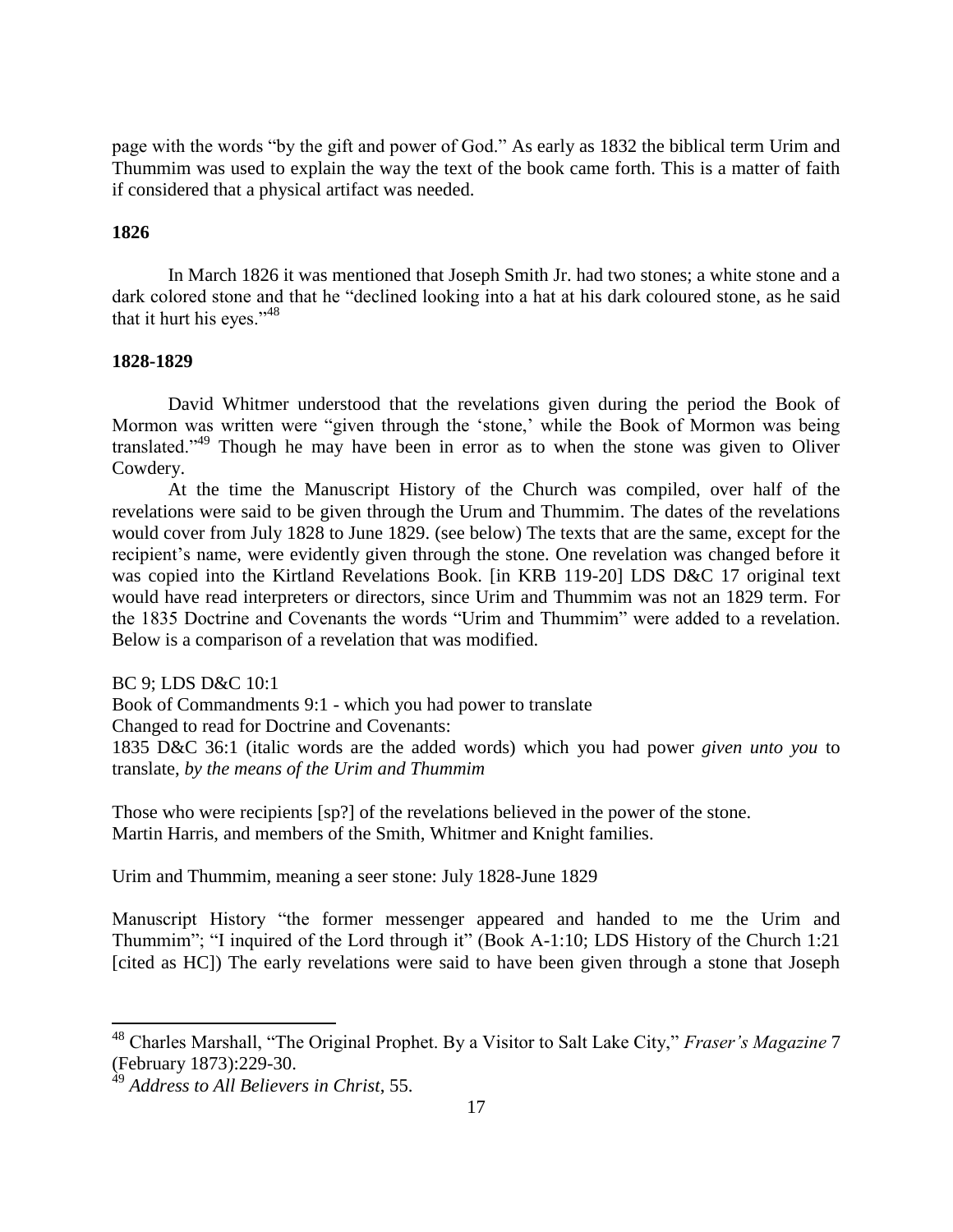Smith had in his possession which he placed in a hat. Nine out of 15 revelations were received (July 1828-June 1819) this way according to the Manuscript History of the Church.

1 revelation July 1828 (LDS D&C 3) Book A-1:10; HC 1:21

2 revelation April 1829 (LDS D&C 6) Book A-1:13; HC 1:33 wording starts: A great and marvelous work OC

3 revelation April 1829 (LDS D&C 7) Book A-1:15; HC 1:36

4 revelation May 1829 (LDS D&C 10) Book A-1:11; HC 1:23 [starts with previous 1828 event of lost pages]

5 revelation May 1829 (LDS D&C 11) Book A-1:19; HC 1:45 wording starts: A great and marvelous work HS

6 revelation June 1829 (LDS D&C 14) Book A-1:22; HC 1:49 wording starts: A great and marvelous work DW

7 revelation June 1829 (LDS D&C 15) Book A-1:22; HC 1:49 wording starts: Hearken my servant JW

8 revelation June 1829 (LDS D&C 16) Book A-1:22; HC 1:49 wording starts: Hearken my servant PW Jr.

9 revelation June 1829 (LDS D&C 17) Book A-1:23; HC 1:53

does not state: 1 LDS D&C 4 February 1829 2 LDS D&C 5 March 1829 3 LDS D&C 8 April 1829 4 LDS D&C 9 April 1829 5 LDS D&C 12 May 1829 wording starts: A great and marvelous work JK Sr. 6 LDS D&C 18 June 1829

The reception of the Canadian copyright revelation (circa January 1830), according to David Whitmer, "Joseph looked into the hat in which he placed the stone, and received a revelation" for some brethren to go to Canada to sell the copyright of the Book of Mormon.<sup>50</sup>

On November 4, 1830 Joseph Smith used a stone in a hat to receive a revelation for recent convert Orson Pratt. This is now LDS D&C 34. See under the year 1878 for further information on the reception of this revelation.

Newel K. Whitney, Bishop at Kirtland, was given a prophetic blessing "through the Urim and Thummim" by Joseph Smith Jr. on October 7, 1835. (Newel K. Whitney Papers, L. Tom Perry Special Collections, Brigham Young University; Patriarchal Blessing Book 1:33-34)

Interpreters, spectacles, and Urim and Thummim were said to be used to "translate" an ancient script called "reformed Egyptian" on plates of gold. Joseph Smith also had in his possession seer stones (small egg shaped stones) of which one was placed in a hat and used besides what was to be used to interpret the record. In addition Smith would read what had been

 $\overline{\phantom{a}}$ 

<sup>50</sup> *Address to All Believers in Christ*, 31.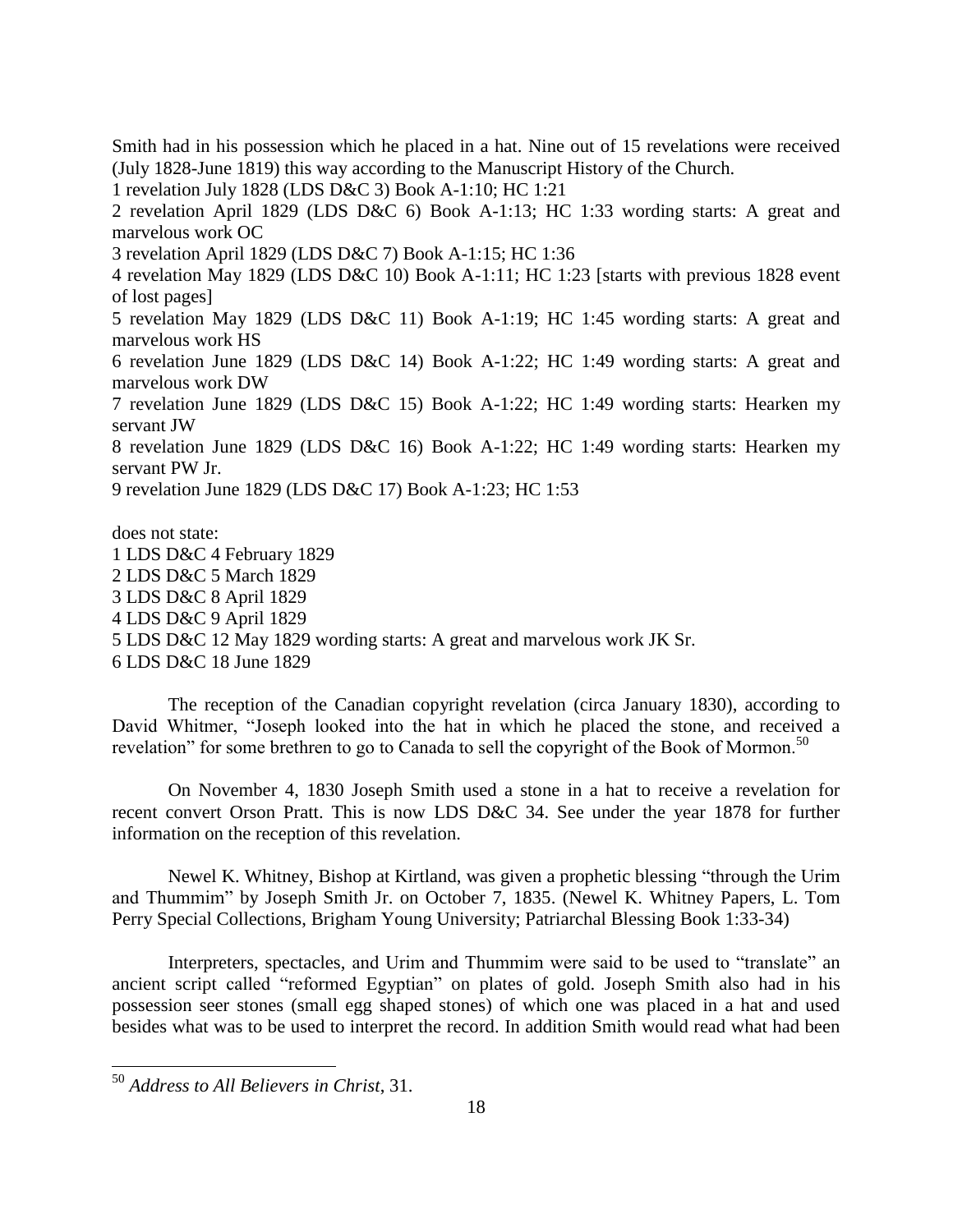written on "parchment," and he used the stone for receiving religious messages. Believers appear to have had no problem with the Book of Mormon text or revelations coming from looking at a stone in a hat.

## **1834**

Oliver Cowdery wrote the following in September 1834:

Day after day I continued, uninterrupted, to write from his [Joseph Smith's] mouth, as he translated, with the *Urim and Thummim*, or, as the Nephites whould [would] have said, "Interpreters," the history, or record, called "The book of Mormon."<sup>51</sup>

## **1837**

It may have been in 1837 when the Printer's Manuscript and a seer stone that Joseph Smith used for the Book of Mormon came into the possession of Oliver Cowdery. Another stone was evidently retained by Smith.

### **1838-39**

According to his history an angel informed Joseph Smith that

there were two stones in silver bows and (<stones fastened> to a breast plate) constituted what is called the Urim  $&$  Thummim deposited with the plates; and  $<$ the possession and use of these stones> was what constituted seers in ancient or former times and that God  $\langle$ had $\rangle$  prepared them for the purpose of translating the book.<sup>52</sup>

## **1841**

 $\overline{\phantom{a}}$ 

Joseph Smith showed his "Urim and Thummim," which was a seer stone to members of the Quorum of the Twelve Apostles. Wilford Woodruff wrote in his journal for the date of December 27, 1841 the following:

27th The Twelve or a part of them spent the day with Joseph the Seer & he unfolded unto them many glorious things of the kingdom of God the privileges  $\&$ blessings of the priesthood &c. I had the privilege of seeing for the first time in my day the URIM  $&$  THUMMIM.<sup>53</sup>

<sup>51</sup> [Letter 1], Oliver Cowdery, letter of September 7, 1834 to William W. Phelps, *Latter Day Saints' Messenger and Advocate* 1, no. 1 (October 1834):14, emphasis in original.

<sup>&</sup>lt;sup>52</sup> Manuscript History of the Church Book A-1:5, crossed out words omitted Joseph Smith-History 1:35.

<sup>53</sup> Scott G. Kenney, ed., *Wilford Woodruff's Journal, 1833–1898,* typescript, 9 vols. (Midvale, Utah: Signature Books, 1983–85), December 27, 1841, 2:144.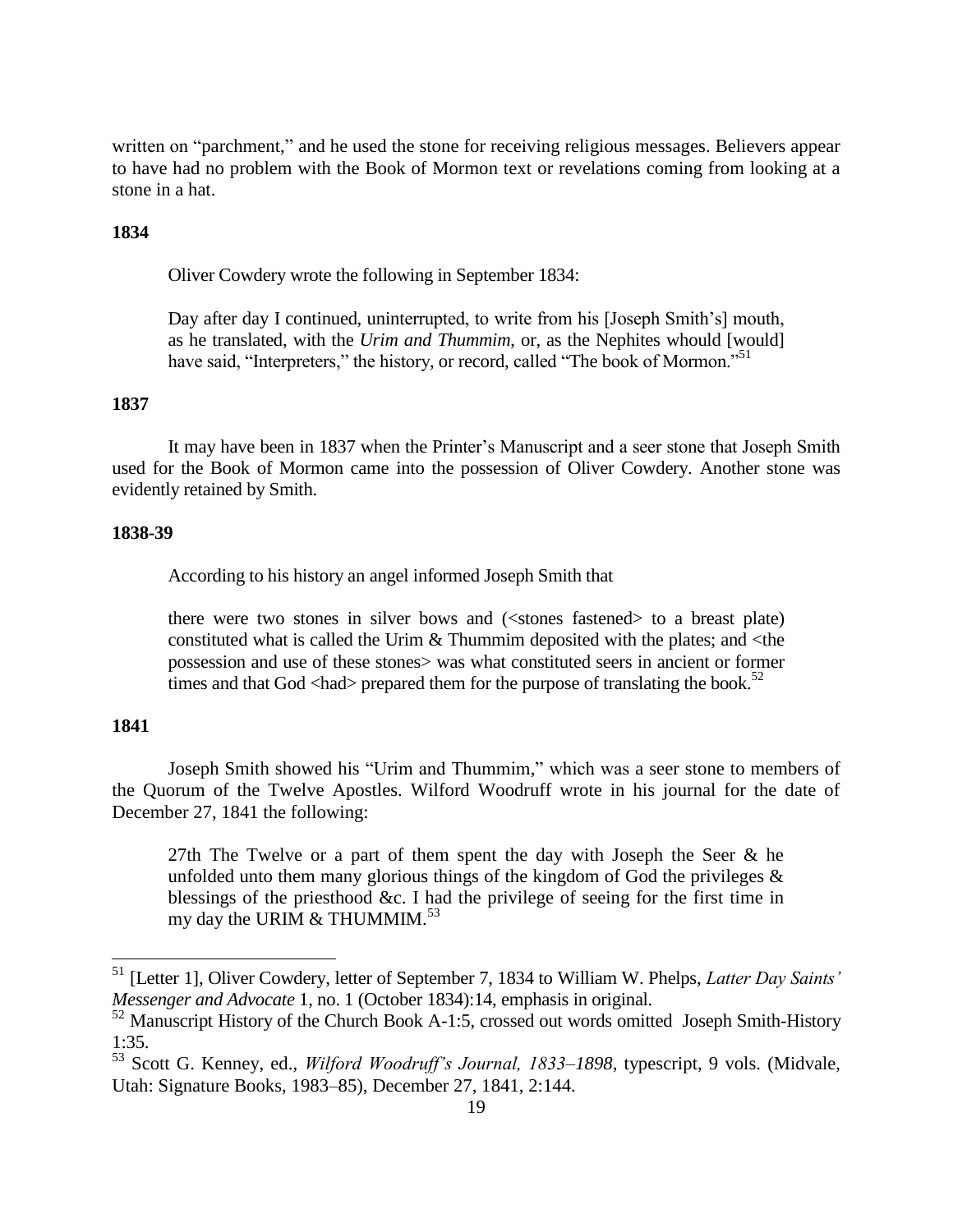Years later when the History of Brigham Young was compiled he also mentioned seeing Smith's seer stone at the same time.

[Joseph Smith] explained to us the Urim and Thummim which he found with the plates, called in the Book of Mormon, the interpreters. He said that every man who lived on the earth was entitled to a seer stone, and should have one, but they are kept from them in consequence of their wickedness, and most of those who do find one make an evil use of it: he showed us his seer stone.<sup>54</sup>

## **1849**

The following is recorded in the History of Brigham Young:

I met with President W. Richards and the Twelve on the 6th. We spent the time in interesting conversation upon old times, Joseph, the plates, Mount Cumorah, treasurers and records known to be hid in the earth, the gift of seeing, and how Joseph obtained his first seer stone, the driving from Missouri, angels visiting the earth, Joseph's death, place of burial, and resurrection.<sup>55</sup>

## **1850**

Oliver Cowdery died on March 3, 1850 at Richmond, Missouri.

#### **1853**

 $\overline{\phantom{a}}$ 

In 1853 LDS Church President Brigham Young (1801-77) indicated that Joseph Smith at one time had five seer stones. No description of these stones was provided by Young. The minutes of a meeting held on April 17, 1853, which includes shorthand, contains what Young said:

BY ... Joseph put [the] U. T back [with the] plates when [he?] [h]ad done translating  $[?]$  Josephs 1<sup>st</sup> Seer Stone  $[?]$  as  $[?]$  O. C. one found  $[?]$  well by  $[?]$  got [the] plates [of] B [of] Mormon Joseph [?] which Emma [?] 2 small ones [?] 1  $l$ arge one<sup>56</sup>

<sup>54</sup> Manuscript History of Brigham Young, Book G, p. 72, December 27, 1841, CR 100 150, LDS Church History Library

<sup>55</sup> Manuscript History of Brigham Young, Vol. 19 (1849), 75, entry of May 6, 1849, LDS Church History Library.

<sup>56</sup> General Church Minutes, April 17, 1853, CR 100 318, Box 2, folder 45, LDS Church History Library [2:664]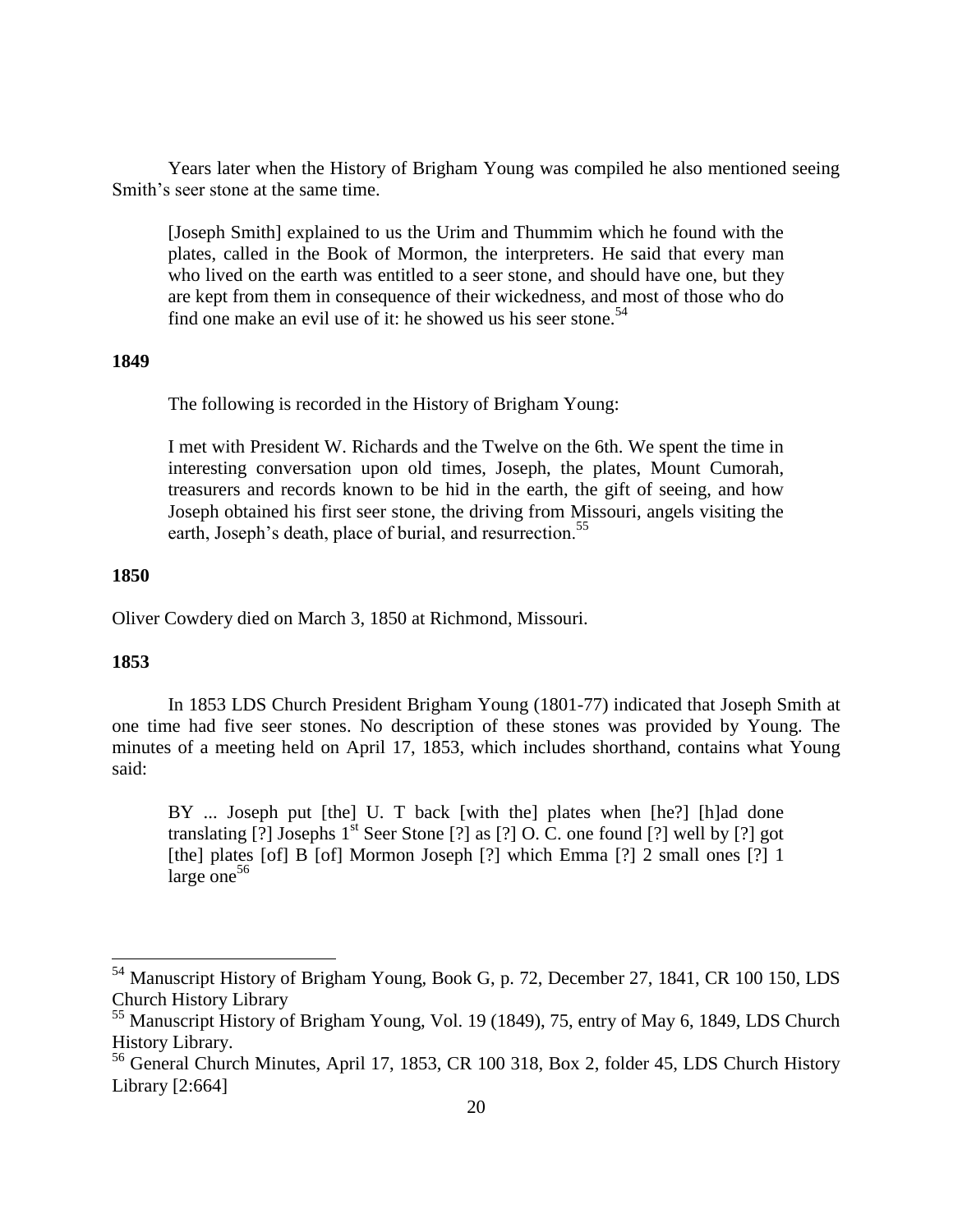The meaning of the above appears to be: Brigham Young ... Joseph put the Urim and Thummim back with the plates when he had done translating. Joseph's 1st Seer Stone gave to Oliver Cowdery, one found in a well by which he got the plates of the Book of Mormon. Joseph's others which Emma had 2 small ones and one large one.

#### **1855**

Two years later on September 30, 1855 the minutes recorded Brigham Young saying:

B. Y. [:] Oliver . . . he died at Far West Oliver sent me Joseph's first Seer Stone, Oliver always kept it until he sent it to me- the second Seer Stone Dr. Williams had- the third one was a very large.  $& Joseph found two *small ones* on the$ beach in Nauvoo. a little larger than a black walnut without the shack on. Joseph said there is a Stone for every person on the Earth. I dont no [know] that I have ever had desire to have one.<sup>57</sup>

A couple of things are inaccurate. Oliver Cowdery died in Richmond, Missouri not Far West and it was Phineas Young who gave the stone which Cowdery had to Brigham Young.

#### **1856**

Hosea Stout reported in his journal a meeting held on February 25, 1856. Stout may not have been present when Brigham Young showed the seer stone as he wrote "It is said to be" in his entry:

Monday 25 Feb 1856 Court met but done no business and adjourned till to morrow at ten a.m. The Regents met at dark on th[e] subject of th[e] Deseret First First Reader. The committee is progressing finely on the subject To night the subject of accent was taken up for th[e] first time President Young exhibited th[e] Seer's Stone with which The Prophet Joseph discovered th[e] plates of th[e] Book of Mormon, to th[e] Regents this evening. It is said to be a silecious granite dark color almost black with light colored stripes some what resembling petrified poplar or cotton wood bark It was about th[e] size but not th[e] shape of a hen's  $egg.<sup>58</sup>$ 

#### **1859**

l

On September 11, 1859 Wilford Woodruff recorded a different variation of Joseph Smith obtaining his first stone:

<sup>&</sup>lt;sup>57</sup> General Church Minutes, September 30, 1855, CR 100 318, Box 3, folder 7, LDS Church History Library [2:1004]

<sup>&</sup>lt;sup>58</sup> Hosea Stout Papers, 1829-1870, Utah State Historical Society, Salt Lake City.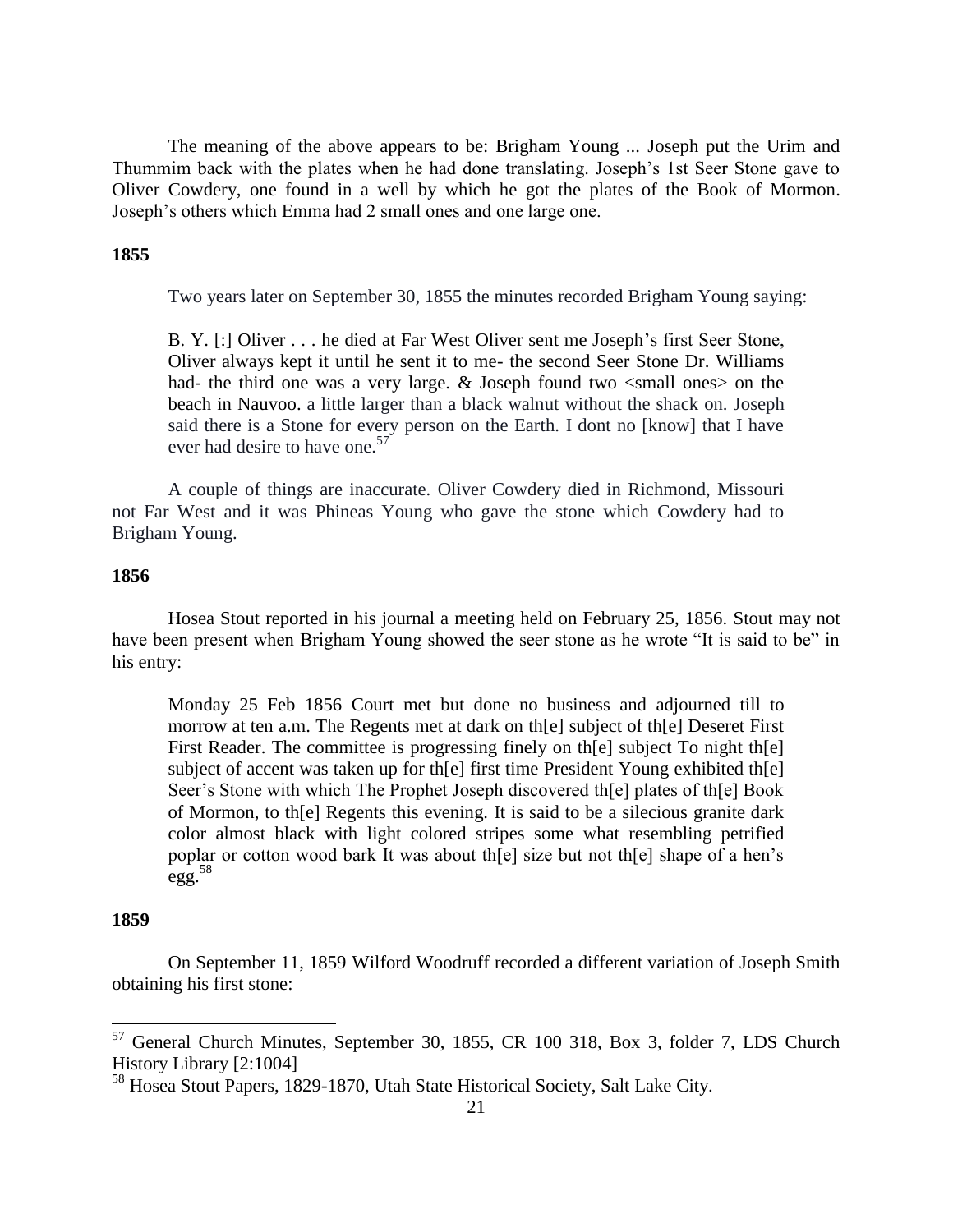Preside[n]t Young also said that the seer stone which Joseph Smith first obtained He got in an Iron kettle 15 feet under ground. He saw it while looking in another seers stone which a person had. He went right to the spot & dug & found it.<sup>59</sup>

#### **1870**

In 1870 Emma Hale Smith Bidamon wrote a letter to Mrs. Emma S. Pilgrim:

Now the first that my <husband> translated was translated by the use of the Urim and Thummim, and that was the part that Martin Harris lost, after that he used a small stone, not exactly, black, but was rather dark color. I can not tell whether that account in the Times and Seasons is correct or not because some one stole  $\langle$  all $>$  my books and I have none to refer to at present<sup>60</sup>

#### **1872-1881**

William E. McLellin stated that he had a number of certificates indicating the use of a stone in translating the Book of Mormon. McLellin in a letter to Joseph Smith III said that Joseph Smith "translated the entire Book of M[ormon]. by means of a small stone. I have certificates to that effect from E. A. Cowdery (Oliver's widow,) Martin Harris, and Emma Bidamon. And I have the testimony of John and David Whitmer.<sup>561</sup> To John L. Traughber he wrote: "As to the means, or Interpreter, or stone by the use of which J. Smith read off the translation, or the words as they appeared before him: I have the written certificates of Martin Harris[,] Emma Smith and Elizabeth Cowdery, Oliver's widow; besides, the statements of David and John Whitmer, all agreeing substantially in one. I always understood from the first that J.S. read off the 116 pages by means of the Interpreters found with the plates, and thereafter used a small stone. I have many times seen that peculiar stone; but I could not see anything with it."<sup>62</sup>

John L. Traughber wrote: "In [April] 1881, Dr. McLellan showed the writer a certificate signed by Martin Harris, in which it was stated that Joseph Smith translated the Book of Mormon by means of a dark brown stone, about the size and form of an egg."<sup>63</sup>

#### **1878**

l

<sup>59</sup> *Wilford Woodruff's Journal*, 5:382-83.

<sup>60</sup> Emma Bidamon to Mrs. Emma S. Pilgrim, March 27, 1870, Community of Christ Library-Archives.

<sup>&</sup>lt;sup>61</sup> Letter William E. McLellin to Joseph Smith III, July-September 1872 in Stan Larson and Samuel J. Passey, eds., *The William E. McLellin Papers 1854-1880* (Salt Lake City: Signature Books, 2007), 492, emphasis retained.

 $62$  Extract of letter January 5, 1879, Ibid., 516.

<sup>63</sup> J[ohn]. L. Traughber Collection, Box 2, folder 39, 31, Manuscript Divisions, J. Willard Marriott Library, University of Utah, Salt Lake City.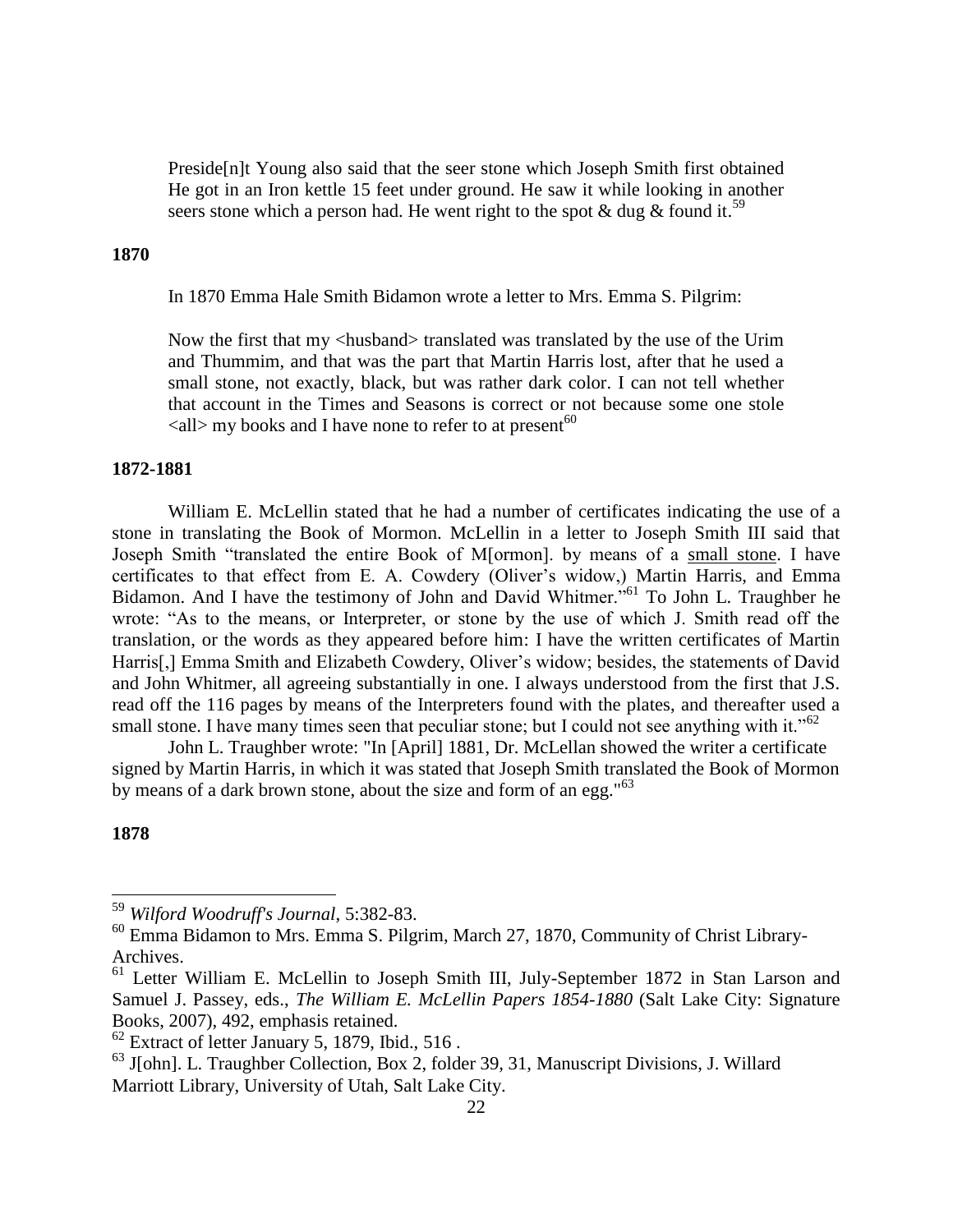James R. B. Vancleave explained to Joseph Smith III the recent visit of Orson Pratt and Joseph F. Smith with David Whitmer:

Regarding seers and seer stones I am completely at sea, but am glad that you have given me the information you have: Three weeks ago today Elders Orson Pratt, and Joseph F. Smith (Your Cousin) of Salt Lake were here to see David Whitmer, . . . During Mr. Pratt[']s visit I inquired of him regarding his belief in the seer stone and he answered that he knew they were of God: He says that after he was ordained an Elder in the Church of Christ, he was anxious to know what his mission was, and would be and at Peter Whitmer Sr's residence he asked Joseph whether he could not ascertain what his mission was, and Joseph answered him that he would see, & asked Pratt and John Whitmer to go upstairs with him, and on arriving there Joseph produced a small stone called a seer stone, and putting it into a Hat soon commenced speaking and asked Elder P[ratt]. to write as he would speak, but being too young and timid and feeling his unworthiness he asked whether Bro. John W[hitmer]. could not write it, and the Prophet said that he could: Then came the revelation to the Three named given Nov. 4th 1830 as can be found in the book of D.  $&$  Covenants<sup>64</sup>

Three years later John L. Traughber also wrote about the same visit:

John C. Whitmer, a son of Jacob, told me that when O[rson]. Pratt and J[oseph]. F. Smith were at Richmond to see "D. C." [David Whitmer], in 1878, he asked Orson how he first understood the B. of M. was translated, and Orson said 'twas by means of the Seer-stone. He said he asked Orson if he ever knew of the stone's being used after the translation, and he answered that he did; and that Joe took him upstairs at Whitmers, in Fayette, N. Y., after meeting, one Sunday [*sic*], and sat down and put the stone in his hat, and the hat over his face, and read off to him a revelation, as John Whitmer wrote it down. This was in November, 1830, as you can see by turning to section 33, D. & C.

J. C. Whitmer also said that J. F. Smith seemed much affected by Orson's narration, and, when he had finished, jumped to his feet and said, "Brother Pratt, why, in the name of God have you never told me these things before ?" Orson said that he had not thought it worth while[.] I believe Whitmer told me the truth, or something near it, for he has not invention enough to have fabricated the story, nor education enough to have told it in the language he used, if he had not heard it from some one. So much for Orson's Urim  $\&$  Thummium!<sup>65</sup>

 $\overline{\phantom{a}}$ 

<sup>&</sup>lt;sup>64</sup> Letter, James R. B. Vancleave to Joseph Smith III, September 29, 1878, Community of Christ Library-Archives, P13, fd 255.

<sup>65</sup> Letter, [John L.] Traughber to "Dear Friend," October 10, 1881, A. T. Schroeder Collection, State Historical Society of Wisconsin, Madison, Box 2, fd. 3.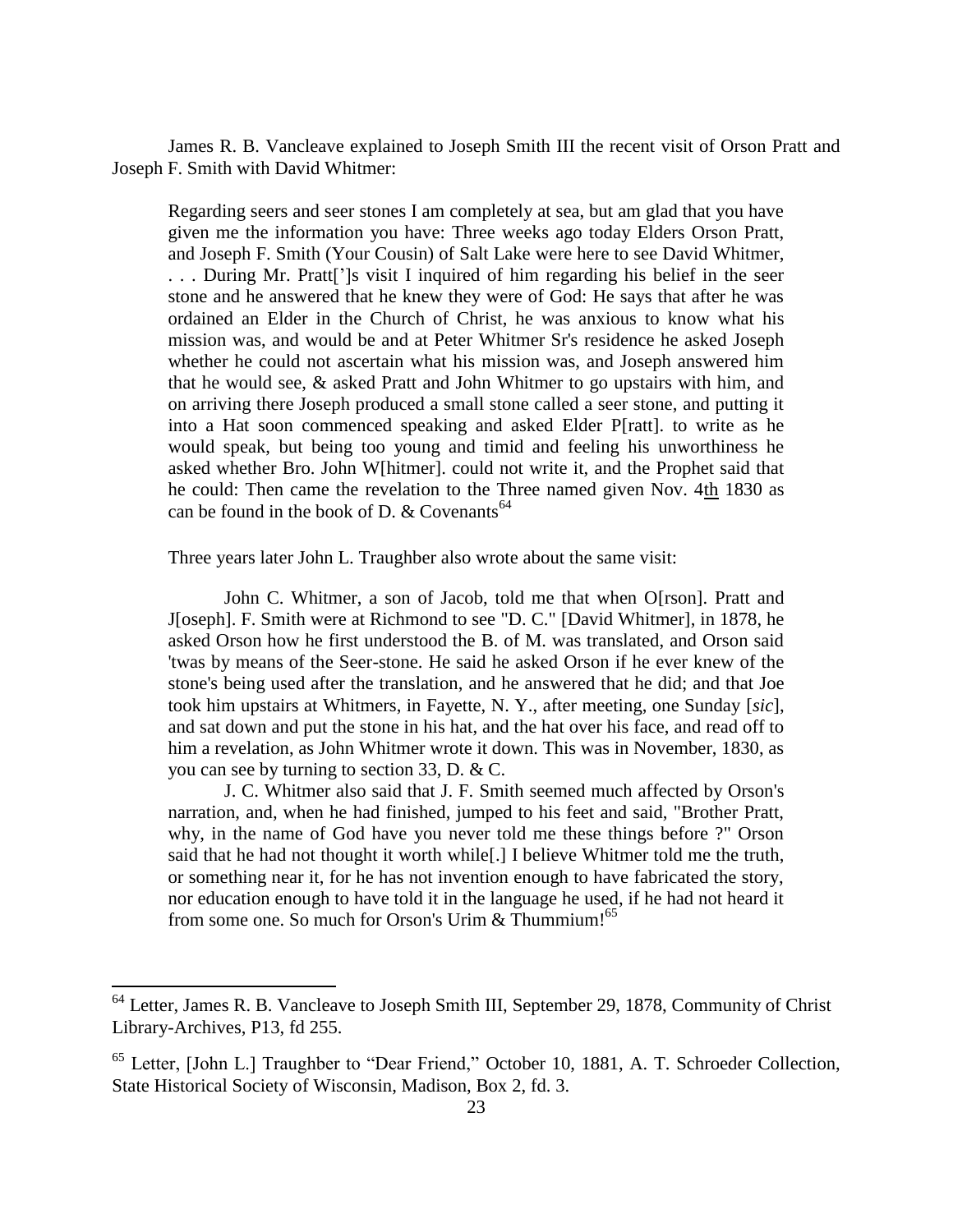#### **1879**

In February 1879 Emma Smith Bidamon was interview by her son Joseph Smith III and he wrote her answers to questions he asked her: "In writing for J[oseph]. S[mith]. I frequently wrote for day after day, often he sitting at the table close by him, he sitting with his face buried in his hat, with the stone in it and dictating hour after hour, with nothing between us.<sup> $16$ </sup>

#### **1881**

Edward Stevenson cited the *Deseret Evening News* of September 5, 1870 when the *News* reported that Harris addressed the congregation. Then Stevenson wrote the following:

Martin Harris related an incident that occurred during the time that he wrote that portion of the translation of the Book of Mormon which he was favored to write direct from the mouth of the Prophet Joseph Smith. He said that the Prophet possessed a seer stone, by which he was enabled to translate as well as from the Urim and Thummim, and for convenience he then used the seer stone.

Martin explained the translation as follows: By aid of the seer stone, sentences would appear and were read by the Prophet and written by Martin, and when finished he would say, "Written," and if correctly written, that sentence would disappear and another appear in its place, but if not written correctly it remained until corrected, so that the translation was just as it was engraven on the on the plates, precisely in the language then used. $67$ 

#### **1882**

 $\overline{a}$ 

Franklin D. Richards wrote in his journal that he saw the seer stone while visiting Church President John Taylor on March 9, 1882:

Had a pleasant visit with Prest. Taylor . . . Saw the Seer Stone that Oliver Cowdery gave Phinehas Young & Phinehas gave it to Prest. Taylor. The pouch containing it was made by  $Emma<sup>68</sup>$ .

There are a couple of things not correct. Oliver Cowdery did not give Phineas Young the seer stone. Phineas Young gave the stone to Brigham Young and not John

<sup>&</sup>lt;sup>66</sup> Interview notes of Joseph Smith III, Community of Christ Library-Archives reproduced in Vogel, *Early Mormon Documents* 1:539.

<sup>67</sup> Edward Stevenson to Editor*, Deseret News*, November 30, 1881, *Deseret Evening News* 15 (December 13, 1881): [4]; reprinted in "One of the Three Witnesses. Incidents in the Life of Martin Harris," *Millennial Star* 44 (February 6, 1882):86-87; Vogel, *Early Mormon Documents*   $2:320-21$ .

<sup>68</sup> Franklin D. Richards Journal, MS 1215, LDS Church History Library.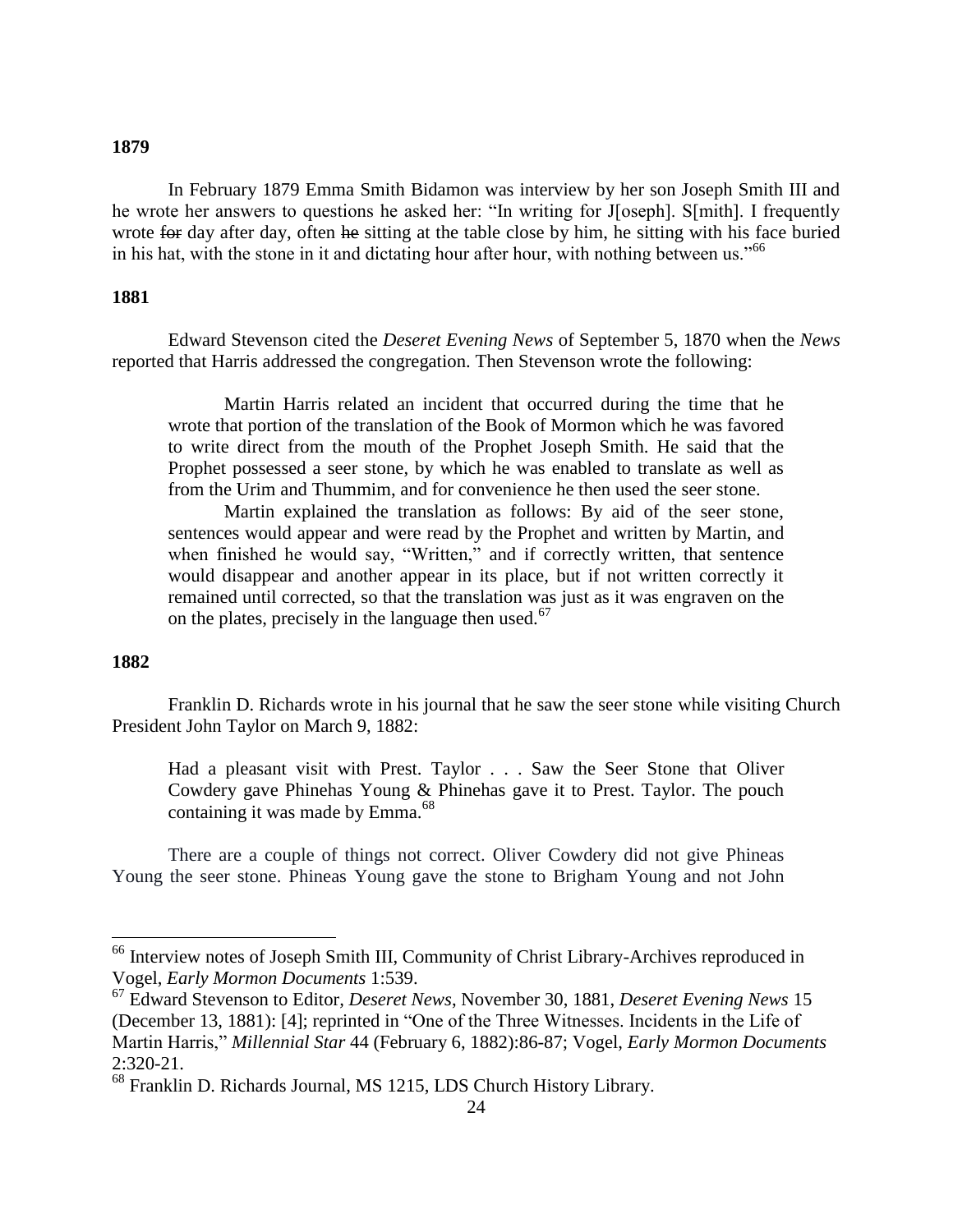Taylor. Richards mentions a pouch being made by Emma Smith but he does not indicate where he obtained this information.

In December 1882 Joseph F. Smith wrote to William E. McLellin:

The little Stone you refer to is in care or possession of Pres. John Taylor. He having received it after the death of Pres. B. Young. who had it in his possession, he having received it from Oliver Cowdery after he rejoined the church.<sup>69</sup>

#### **1885**

Questions were asked of David Whitmer on January 14, 1885, and he responded that Joseph:

was allowed to go on and translate by the use of a "Seers stone" which he had, and which he placed in a hat into which he buried his face, stating to me and others that the original Character[s] appeared upon parchment and under it the translation in english, which [enabled him] to read it readily.<sup>70</sup>

On December 15, 1885 an interview was conducted by a correspondent of the *Chicago Tribune* with David Whitmer. It was published two days later.

[Joseph] Smith was given by the angel a Urim and Thummim of another pattern, it being shaped in oval or kidney form. This seer's stone he was instructed to place in his hat, and on covering his face with the hat the characters and translation would appear on the stone.<sup>71</sup>

#### **1886**

 $\overline{\phantom{a}}$ 

Another interview was conducted in October 1886 with David Whitmer and sent to various newspapers. He again mentioned Joseph Smith's seer stone:

By fervent prayer and by otherwise humbling himself, the prophet, however, again found favor, and was presented with a strange oval-shaped, chocolatecolored stone about the size of an egg, only more flat, which, it was promised, should serve the same purpose as the missing urim and thummim . . . With this stone all of the present Book of Mormon was translated.<sup>72</sup>

<sup>&</sup>lt;sup>69</sup> Letter of Joseph F. Smith to William E. McLellin, December 24, 1882, in Joseph F. Smith Letterpress Copybooks, 1875-1917, Box 30, folder 4, p. 438.

<sup>70</sup> Interview of David Whitmer with Zenas H. Gurley Jr., in Vogel *Early Mormon Documents* 5:138.

 $71$  Ibid., 5:155.

<sup>72</sup> Ibid., 5:179.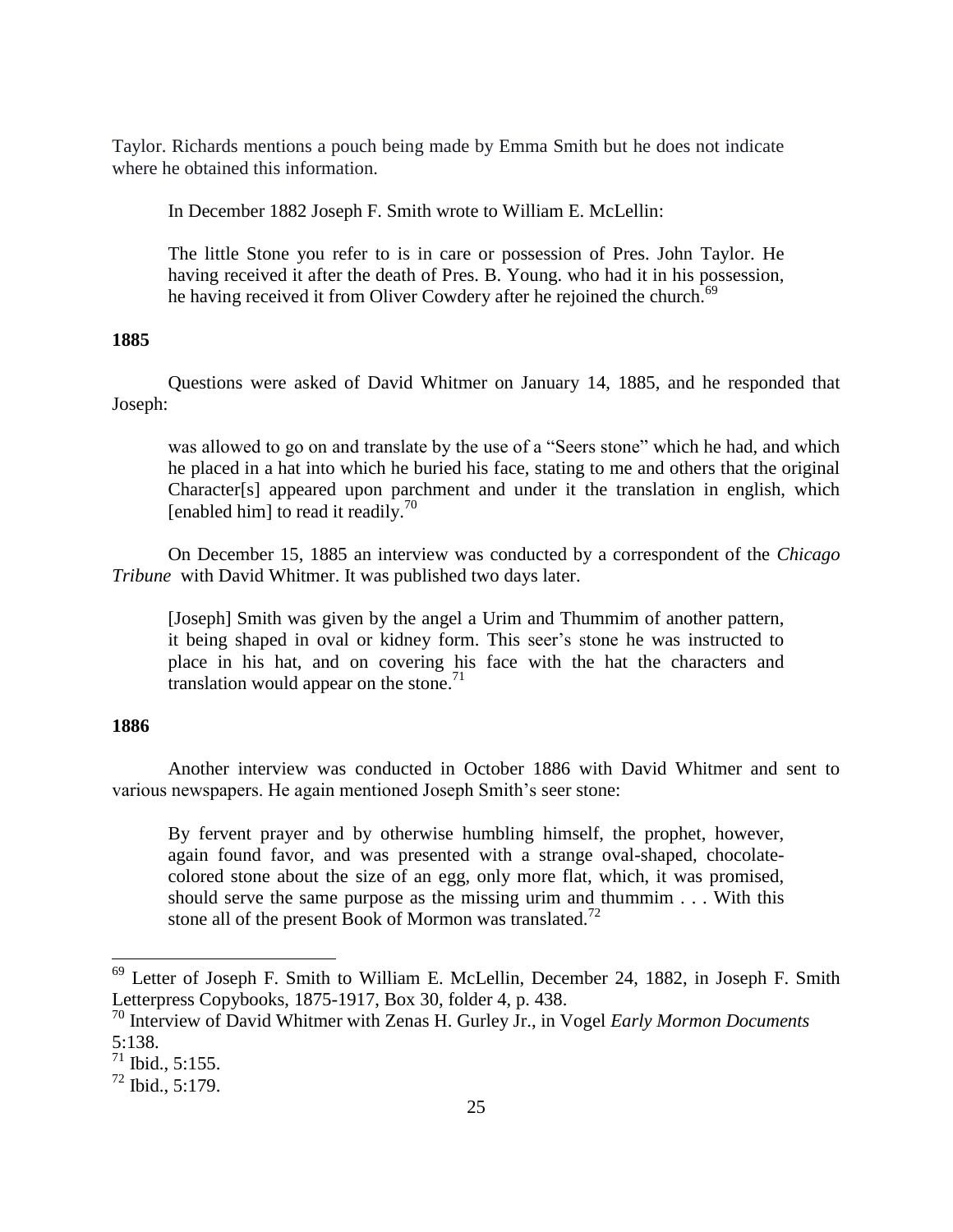l

In January 1887 Maria L. Cowdery Johnson, daughter of Oliver Cowdery, wrote to David Whitmer. She could not remember if her mother gave the seer stone to Phineas Young or whether he just wanted to see it and then he kept it.

> South West City M <sup>c</sup>Donald Co. Mo.

Dear Uncle David Jan.  $14^{th}$ [?] 1887

. . . You ask did we consent to Give the Seer Stone to Phineas Young - He came in to Grand Father House while my Father lay dead - and asked my Mother to let him see this stone - she got it -  $\&$  let him take it. when he kept it – she felt so bad and troubled at the time[.] did not think what we were about - My Mother says she cant remember whether he asked her to give it to him or not- I do not remember that he asked to keep it - but do not think he did only to see it - and then kept it - I remember - his coming in and asking to see this stone - as well as though it were only yesterday- but do not recollect that my Mother gave it to him to keep- . . .

> With love & remain as ever M. L. Johnson<sup>73</sup>

David Whitmer published a booklet titled *An Address to All Believers in Christ* in which he discussed the seer stone. Whitmer mentioned that Smith save the stone to Cowdery during the spring of 1830. It is possible that this is incorrect as Smith used a seer stone for receiving a revelation for Orson Pratt in November 1830..

I will now give you a description of the manner in which the Book of Mormon was translated. Joseph Smith would put the seer stone into a hat, and put his face in the hat, drawing it closely around his face to exclude the light; and in the darkness the spiritual light would shine. A piece of something resembling parchment would appear, and on that appeared the writing. One character at a time would appear, and under it was the interpretation in English. Brother Joseph would read off the English to Oliver Cowdery, who was his principal scribe, and when it was written down and repeated to Brother Joseph to see if it was correct, then it would disappear, and another character with the interpretation would appear. Thus the Book of Mormon was translated by the gift and power of God, and not by any power of man.<sup>74</sup>

 $^{73}$  Extract of letter of Maria L. (Cowdery) Johnson to David Whitmer, January 1887, holograph, P10, fd 16, Community of Christ Library-Archives.

<sup>74</sup> David Whitmer, *An Address to All Believers in Christ* (Richmond, Missouri: author, 1887), 12.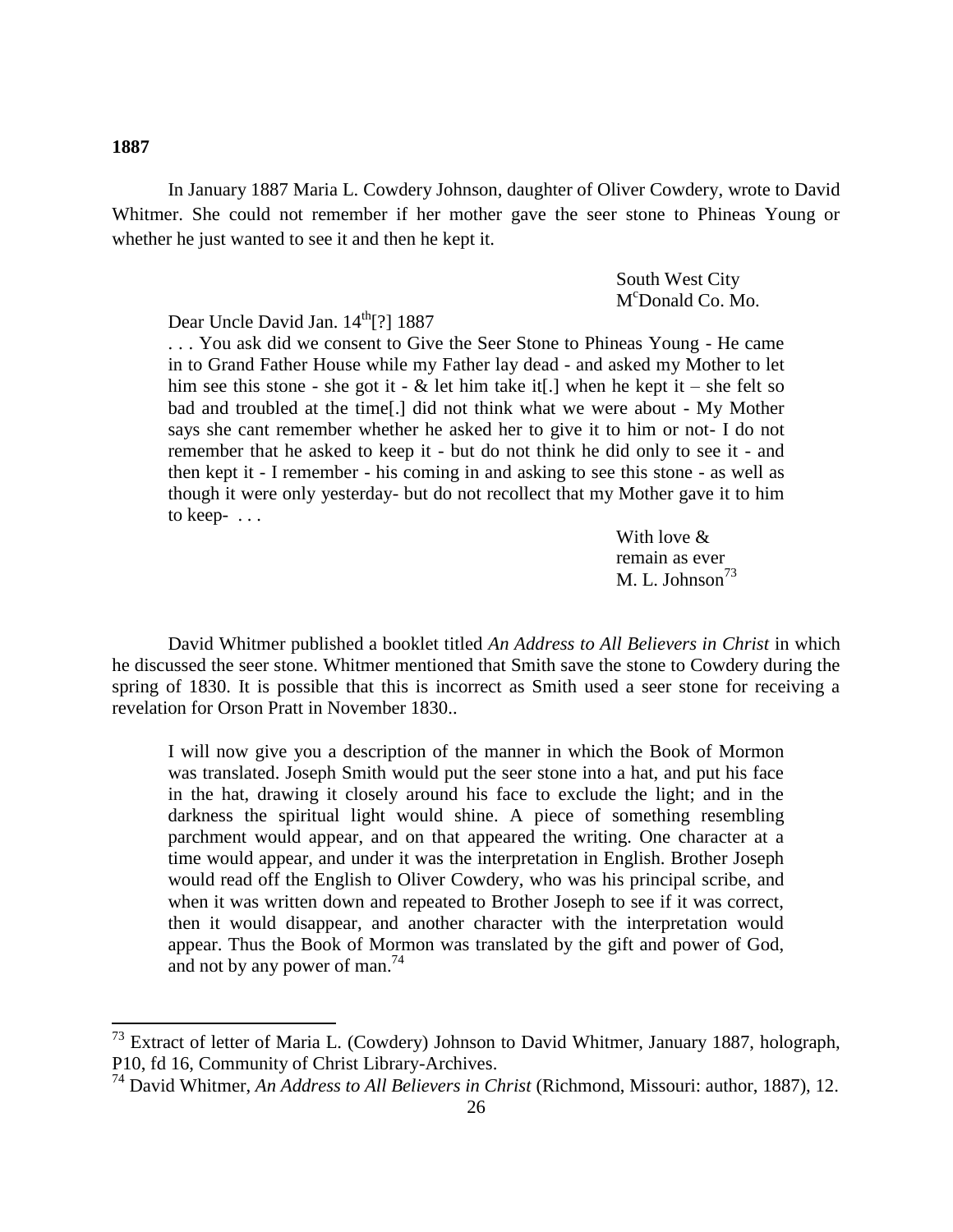After the translation of the Book of Mormon was finished, early in the spring of 1830, before April 6th, Joseph gave the stone to Oliver Cowdery and told me as well as the rest that he was through with it, and he did not use the stone any more. He said he was through the work that God had given him the gift to perform, except to preach the gospel.<sup>75</sup>

Samuel Bateman in August 1887 wrote in his diary:

On Sunday last I saw and handled the seer stone that the Prophet Joseph Smith had. It was a dark, color, not round on one side. It was shaped like the top of a baby's shoe, one end like the toe of the shoe, and the other round<sup>76</sup>

## **1888**

Wilford Woodruff was in Manti, Utah Territory for the purpose of setting in order and attending the dedication of the Manti Temple. It appears that when copying his notes of May 18, 1888, that he inadvertently entered the following into his journal for the date of March 18 (same date, the 18th but the wrong month) rather than the correct date of May 18, the following, angle brackets indicates shorthand writing:

 $\langle$  I consecrated a seers stone that Joseph > Joseph  $\langle$  found in a well $>^{77}$ 

Woodruff recorded for the date of May 18, 1888:

18 We Met in the upper room & I set Daniel H Wells Apart to Preside over the Temple. L Snow set apart A. H. Lund to be his Assistant. After Considerable Conversation we bid ade [adieu] to All in the Temple. Before leaving I Consecrated upon the Altar the seers Stone that Joseph Smith found by Revelation some 30 feet under the Earth Carried By him through life.<sup>78</sup>

If this was "Carried By him through life" then would not be the seer stone that Oliver Cowdery retained until his death in March 1850.

"David Whitmer," *Historical Record* 7 (October 1888):623 "This stone was confided to Oliver Cowdery and preserved by him until his death in 1850. After that event, Phineas Young succeeded in getting it from Cowdery's widow, and it is now among the sacred relics preserved at Salt Lake City."

 $\overline{a}$ 

 $^{75}$  Ibid., 32.

<sup>76</sup> Diary of Samuel Bateman, August 17, 1887, page 69 of typed copy.

<sup>77</sup> *Wilford Woodruff's Journal*, entry for March 18, 1888, 8:489.

<sup>78</sup> Ibid., entry for May 18, 1888, 8:499-500.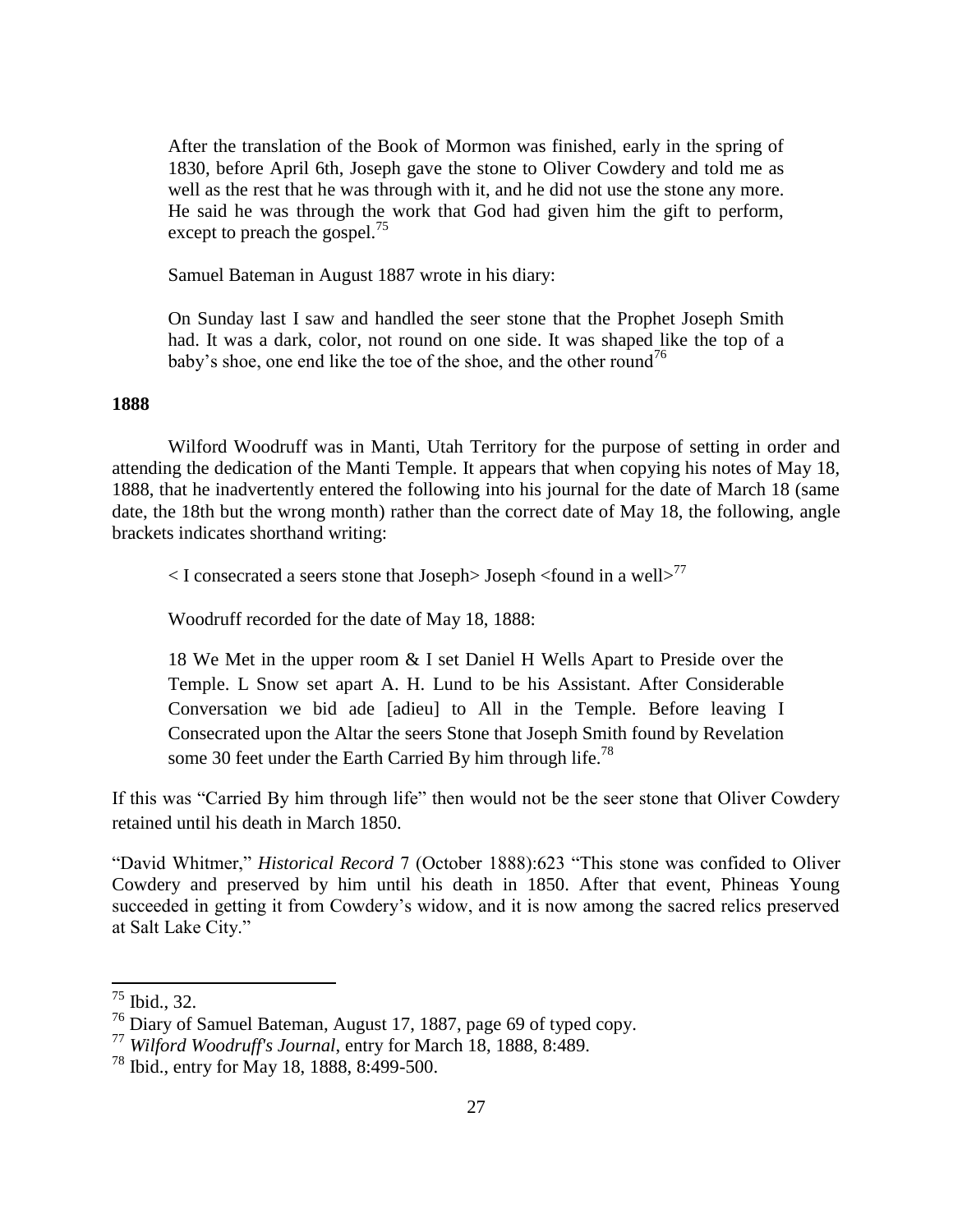#### **1896**

On July 31, 1896, Zina Young Williams Card, daughter of Zina Diantha Huntington Young (a plural wife of Brigham Young), of Cardston, Canada wrote to Apostle Franklin D. Richards in Salt Lake City. The letter mentioned that she and her mother purchased after the death of Brigham Young in 1877 "two seer-stones and an arrow point." No description is given in this letter of either of the stones.

There is a matter that I wish to lay before you, that weighs upon my mind, and seems very important to me. I refer to some very sacred articles I bought at the sale of my father's personal effects,- articles that never should have been given up to the idle gaze; but being brought out, my mother and myself felt it a wish of our hearts to get them, that their sacredness might not be sullied.

They are: two seer-stones and an arrow point. They are in the possession of President Woodruff now, and very properly too, but I feel, dear cousin, that they should ever be the property of the President of the Church, and not of individuals; that at his demise, they are not retained as they were before among "personal effects,["] but considered ever the legitimate property of God's mouthpiece.<sup>79</sup>

Franklin D. Richards wrote in his journal that he received the above letter from Zina Young Card on August 11, 1896 "Zina Young Card. about the 2 Seer Stones – She thinks they should ever be the property of and descend to successors in the Presidency of the Church."<sup>80</sup>

#### **1899**

 $\overline{\phantom{a}}$ 

Frederick Kesler wrote the following in his diary:

February 1, 1899: I call on Pst [President] Lorenzo Snow who I found in his office alone, he was feeling well, we had an extremely interesting interview, he showed me the Seerers [sic] Stone that the Prophet Joseph Smith had by which he done some of the Translating of the Book of Mormon with. I handeled [sic] it with my own hands. I felt as though I see & was handling a very Sacred thing. I trust & feel that it will work in his hands as it did in the Prophet Joseph Smiths hands.

I felt that I had been verry Greatly priviledged in seeing & of handling that sacred stone. May it yet prove a verry Great blessing to the church at Large as well as individuals: its color was mahogany: it was verry smoothe $81$ 

 $79$  Journal History of the Church, typed copy, July 31, 1896, LDS Church History Library.

<sup>80</sup> Franklin D. Richards Journal, MS 1215, LDS Church History Library.

<sup>&</sup>lt;sup>81</sup> Frederick Kesler Diary, Special Collections, Marriott Library, University of Utah, Salt Lake City.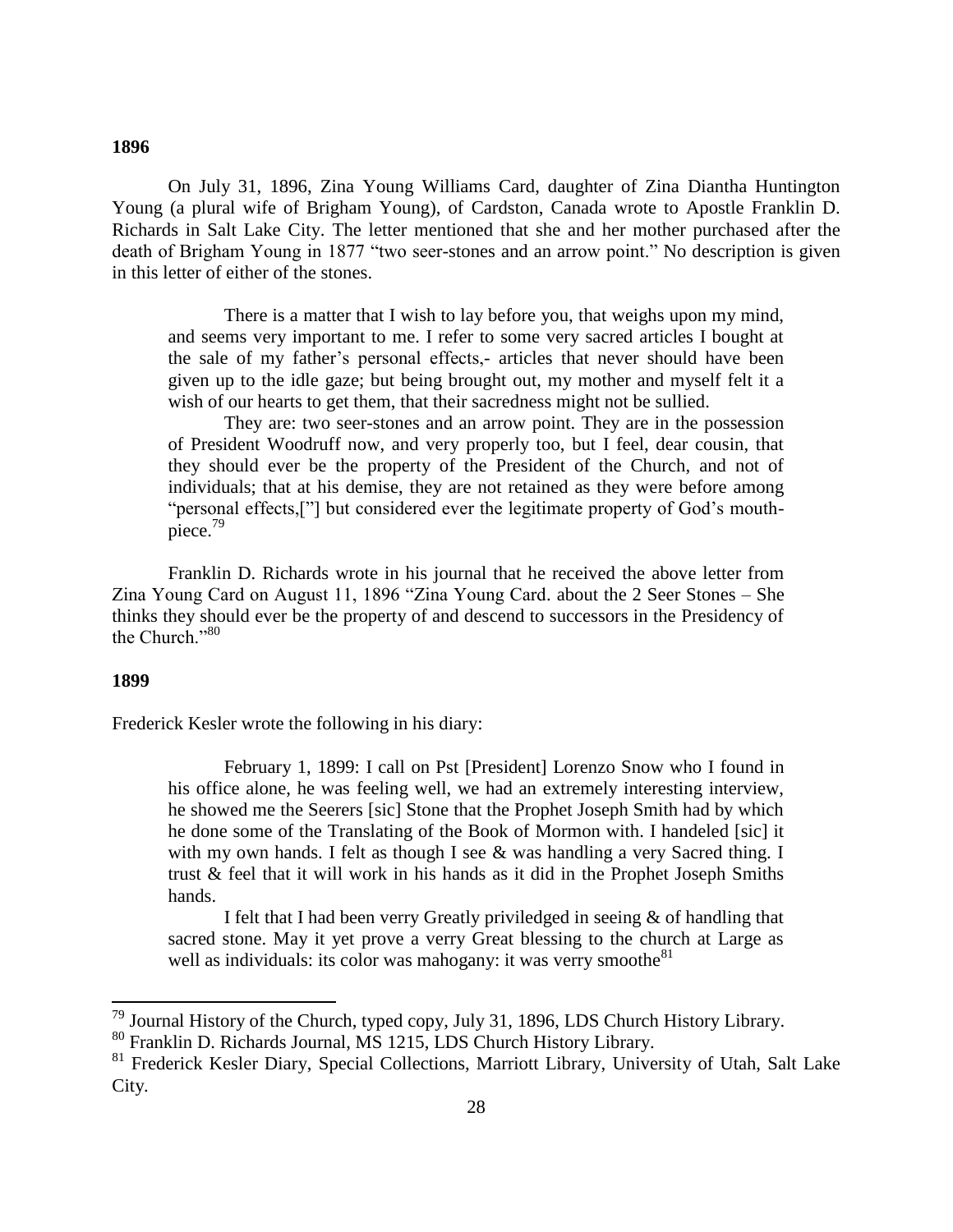#### **1901**

Stories continued to be passed on about historical events showing confusion on what Phineas Young gave Brigham Young. The reference to the revelation for Oliver Cowdery was received in April 1829 not May 1829. This story includes a stick and not a stone. It is incorrect when it says that Brigham Young used a stick when "he pointed out where the Temple should be built." Thomas Bullock recorded in his journal: "President Young waived his hands and said, 'Here is the forty acres for the Temple Lot.'"<sup>82</sup> The reference to Emma Smith should be Lucy Mack Smith. The following is from the diary of Anthon H. Lund, dated July 5, 1901, brackets added by editor:

In the revelation to Oliver Cowdery in May 1829, Bro. Roberts said that the gift which the Lord says he has in his hands meant [a divining] stick which was like Aaron's Rod. It is said Bro. Phineas Young got it from him and gave it to President [Brigham] Young who had it with him when he arrived in this valley and that it was with that stick that he pointed out where the Temple should be built. Bro. D[aniel]. F. Collet said that Bro. Franklin D. Richards had him copy an old manuscript written by Jos. Knight, Sen. concerning the manner in which Joseph first obtain the plates. Some of what he writes corresponds with what Emma Smith relates about the life of Joseph and some of it seems fabulous.<sup>83</sup>

#### **1912**

 $\overline{\phantom{a}}$ 

In January 1912 George F. Gibbs, Secretary to the First Presidency, wrote to Zina Young Card about a conversation he had with her. He mentioned the Zelph arrowhead and a stone. There seems to be some dispute relating the ownership of these relics.

You will doubtless remember a conversation I had with you about the Zelph arow head and seer stone presented by you to the President of the Church, also my suggestion that you see Sister Wooduff in regard to these sacred relics.

I was exceedingly pleased today to learn that you had seen Sister Woodruff in regard to these things, and that Sister Woodruff had turned them over to you.

Now my dear sister, as I told you, I am witness to the fact that these sacred relics were presented by you to the President of the Church, to become the property of the Church and not the property of any individual, and I am writing

<sup>82</sup> Will Bagley, *The Pioneer Camp of the Saints: The 1846 and 1847 Mormon Trail Journals of Thomas Bullock* (Spokane, Washington: The Arthur H. Clark Company, 1997), 241, entry of July 28, 1847; the forty acres was reduced to ten acres a few days later.

<sup>83</sup> John P. Hatch, ed., *Danish Apostle: The Diaries of Anthon H. Lund, 1890-1921* (Salt Lake City: Signature Books in association with the Smith-Pettit Foundation, 2006), 130-31.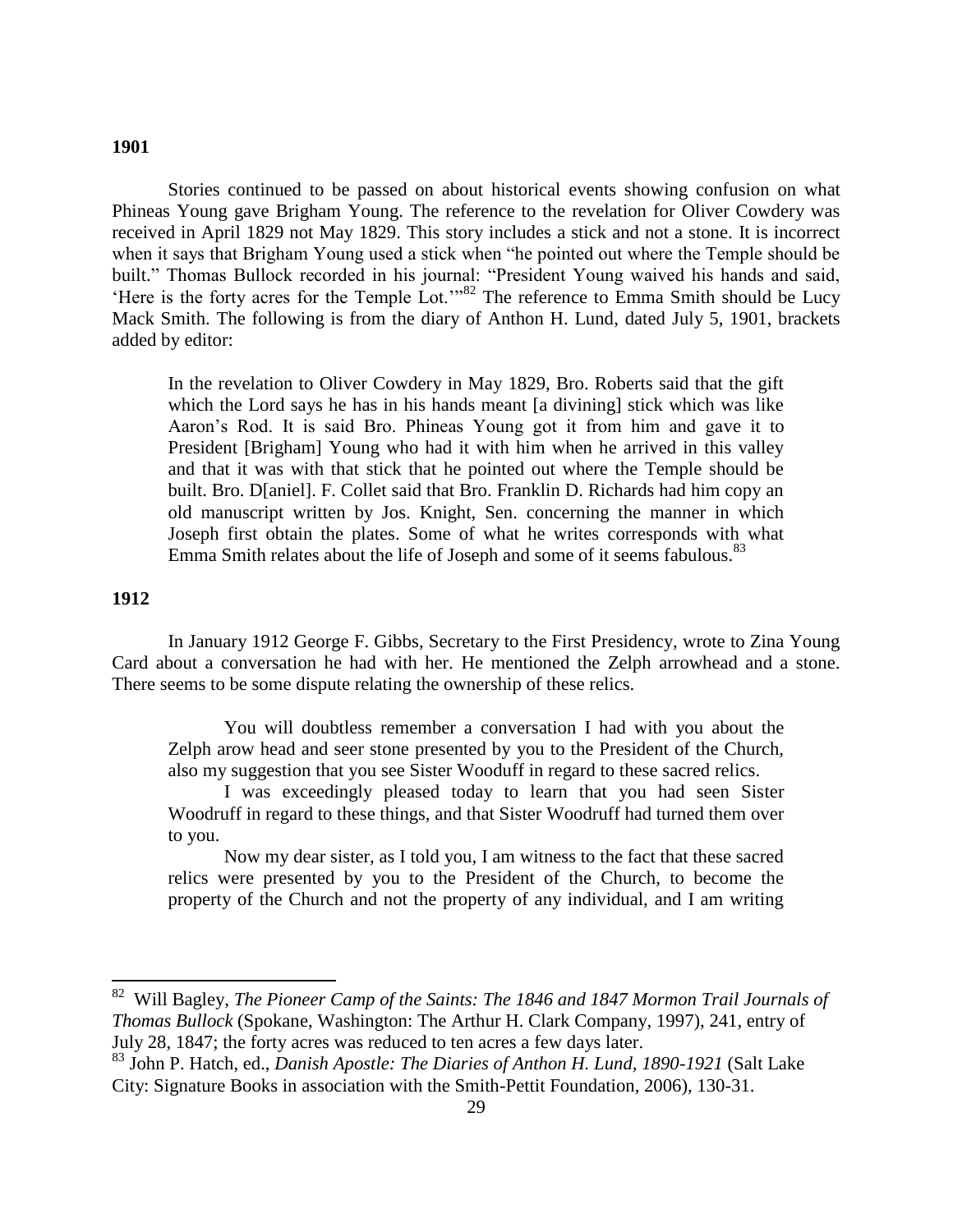now to express the hope that it is your intention yet to see that this is done, and that there shall be no misunderstanding as to their ownership. $84$ 

## **1923**

John J. Snyder wrote to Paul M. Hanson about David Whitmer's description of the seer stone:

6- Yes, David Whitmer described the stone used in translating the Book of Mormon. He said it was a chocolate colored stone, about the size of an egg, and as for the shape of it, it would resemble an egg partly flattened out.<sup>85</sup>

## **1926**

John J. Snyder again discussed David Whitmer and the seer stone:

David Whitmer ... he was furnished by the heavenly Messenger who had charge of the work with a chocolate colored Stone, and was told by the Messenger that he would be enabled to finish the translation of the book by means of this Seer Stone. David Whitmer said it was about the size of an egg, and was shaped like an egg somewhat flattened out.<sup>86</sup>

## **1933**

 $\overline{\phantom{a}}$ 

B. H. Roberts in a letter said he saw the seer stone, not sure what year (circa 1919-1930) and it had been in possession of the Smith family:

The Prophet continued in possession of the Seer Stone which evidently at the last  $\langle$ he> gave to Oliver Cowdery, at Richmond, Mo. In [sic] 1848, who gave this seer stone to Lorenzo Young, brother of Brigham Young to deliver to the Prophet Brigham Young and he retained it throughout his life. From him it passed to President John Taylor and from John Taylor to Wilford Woodruff, and when the Manti Temple was dedicated, Wilford Woodruff took this Seer Stone and placed it on the altar and dedicated it to the Church. From President Woodruff the Seer Stone passed into the hands of President Joseph F. Smith and I had several interviews with him concerning it and at one time he promised to bring it to his office so that I might see it. But some circumstance or other prevented him from

<sup>&</sup>lt;sup>84</sup> George F. Gibbs, Secretary to the First Presidency, to Zina Young Card, January 25, 1912, MS 4780, Box 4, folder 8, [13], LDS Church History Library.

<sup>&</sup>lt;sup>85</sup> John J. Snyder to Paul M. Hanson, January 31, 1923, Hanson Papers, P12-1, f18, Community of Christ Library-Archives, Independence, Missouri.

<sup>86</sup> Snyder, *The Solution of the Mormon Problem* (author, 1926), 5, copy at Utah Historical Society, Salt Lake City, Call no. PAM 1407.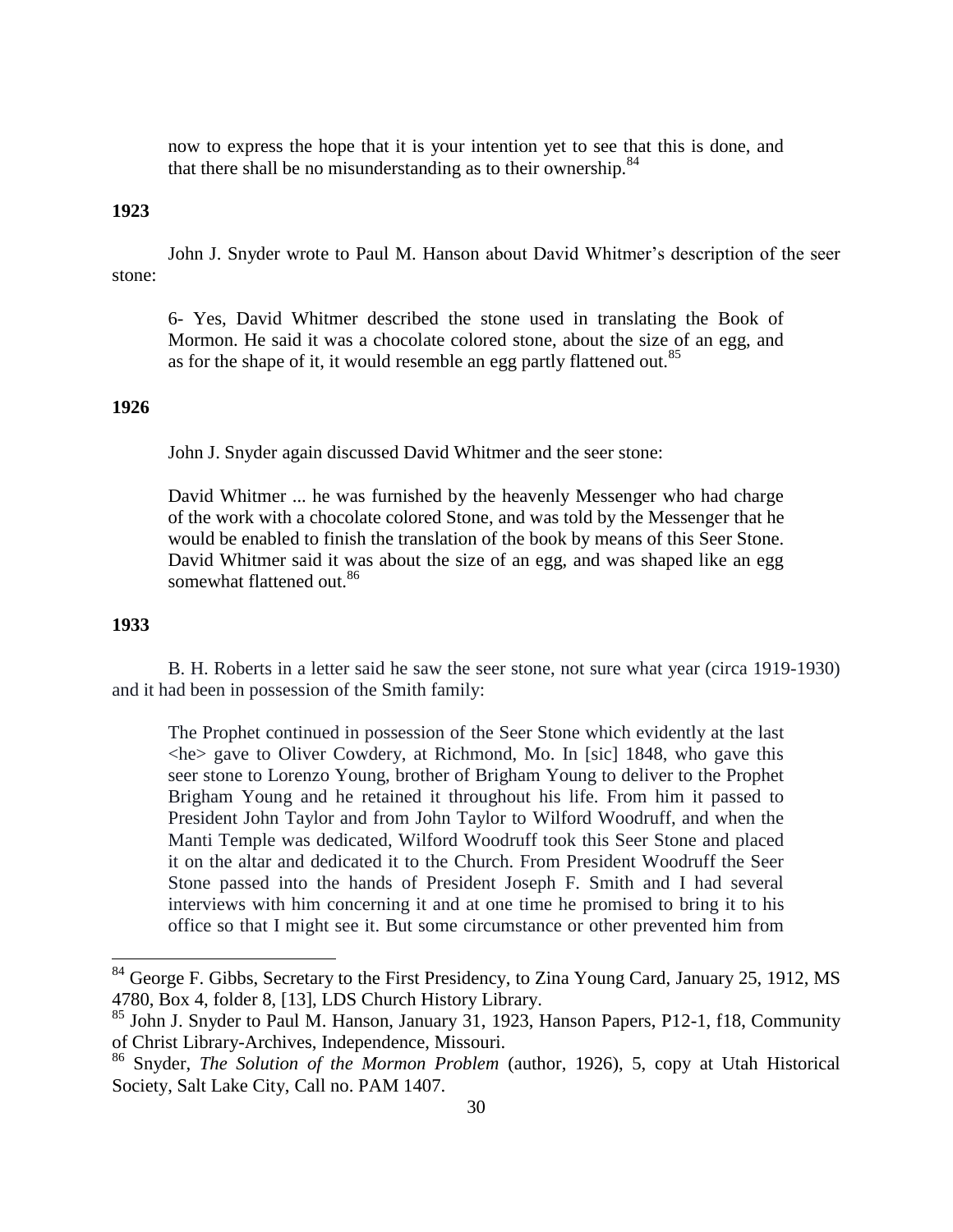doing this. Having traced the Seer Stone to his possession of it I made further inquiries wondering where it might be. Since it had been dedicated by President Woodruff to the Church I thought it could be expected to be in possession of President Grant. This, however, at the time I made the inquiry was not the case. But inquiring of representative members of the Smith family I was informed that they were still in possession of it and it was brought to my office by one of them and President Ivins was present. We both examined it for sometime and wondered about it. While handling it  $-$  it is a small stone of chocolate color with milkish white strata running through it and apparently specks of gold here and there – while handling it I had the impression that doubtless it was radium or it had been made radio active by contact with radium and hence its power to become luminous when placed in the dark.<sup>87</sup>

#### **1934**

 $\overline{\phantom{a}}$ 

Richard M. Robinson wrote "'The History of a Nephite Coin[,] A Personal Experience of Elder Richard M. Robinson of Grantsville, Utah." He indicated that he visited church president Lorenzo Snow in January 1900.

In the office of the First Presidency there were resident Lorenzo Snow, President Joseph F. Smith, President Lyman M. Lyman and \_\_\_\_\_\_\_\_\_\_\_\_\_\_\_\_\_\_\_\_\_\_\_\_\_

He [President Snow] then went and got the money purse or leather bag that President Brigham Young had brought to the Rocky Mountains with him, also the Seer Stone and said, "This is the Seer Stone that the Prophet Joseph Smith used. There are very few worthy to view this, but you are." He handed the Seer Stone to me and I couldn't express the joy that came to me as I took that stone in my hands. Words are not equal to the task of expressing such a sublime joy." He then told me to hand the Seer Stone to my wife and I handed it to her. He then blessed us with the greatest blessing I have ever heard fall from the mouth of man."

Description of the Seer Stone

The Seer Stone was the shape of an egg though not quite so large, of a gray cast something like granite but with white stripes running around it. It was transparent but had no holes, neither in the end or in the sides. I looked into the stone, but could see nothing, as I had not the gift and power of God that must accompany such a manifestation. . . .

 $87$  B. H. Roberts, Letter to C. M. Dewsnup, March 30, 1933, Scott G. Kenney Research Collection, MSS 2022, Box 4, fd. 19, L. Tom Perry Special Collections, Harold B. Lee Library, Brigham Young University, Provo, Utah.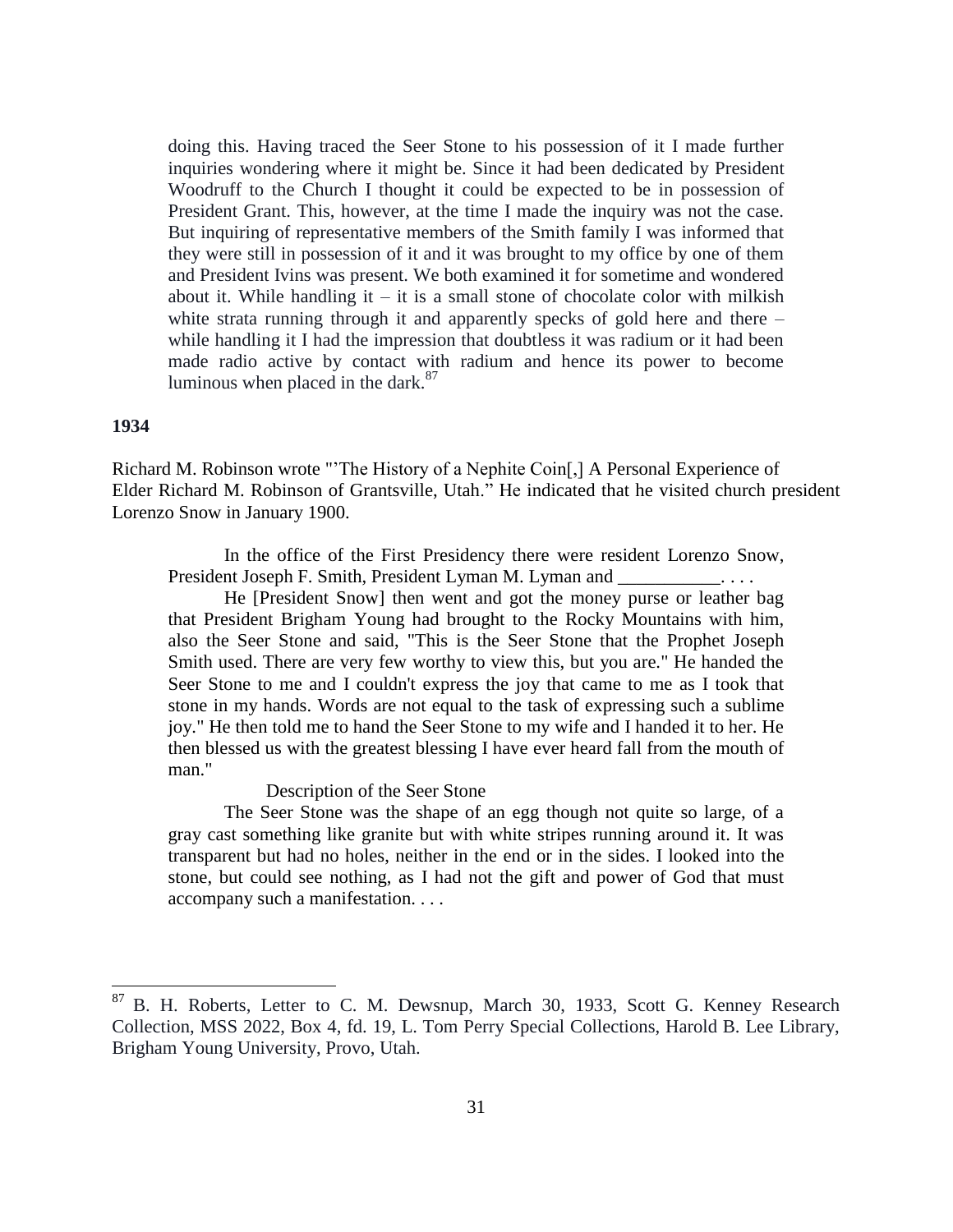President Snow blessed us that day [handwritten in a space underlined: the first week in January, 1900] and to this day, his promise that we should never suffer for bread has been valid.<sup>88</sup>

## 2015

 $\overline{\phantom{a}}$ 

A number of photographs of a seer stone and a pouch were printed in *Revelations and Translations, Volume 3, Part 1: Printer's Manuscript of the Book of Mormon 1 Nephi-Alma 35*. It gave a description of the stone: "Brown stone measuring, at its outermost points, 5.5 by 3.5 by about 4 cm. This stone matches some descriptions of the seer stone used by Joseph Smith during the translation of the Book of Mormon." Also was mentioned "The box in which the stone pictured here is stored contains a handwritten note, on which is written the name of Zina Williams Card."<sup>89</sup>

As of April 11, 2016, at the LDS Church History Museum in Salt Lake City, one of the description plaques has the following wording:

Joseph Smith used a seer stone, as well as the interpreters he received from Moroni, as aids in the process of translating the Book of Mormon. According to Joseph's mother, Lucy, this stone gave Joseph the ability to "discern things that could not be seen by the natural eye." The pouch was made by Emma Smith for the protection of the stone.

LDS Apostle James E. Talmage wrote:

It is noticeable that we make no reservation respecting the Book of Mormon on the ground of incorrect translation. To do so would be to ignore attested facts as to the bringing forth of that book. Joseph Smith the prophet, seer and revelator, through whom the ancient record has been translated into our modern tongue, expressly avers that the translation was effected through the gift and power of God, and is in no sense the product of linguistic scholarship.<sup>90</sup>

This means that what is represented as Mormon's book - the Book of Mormon - is not a product of Joseph Smith's linguistic ability. Joseph Smith produced a text with no knowledge of an ancient language.

<sup>&</sup>lt;sup>88</sup> "The History of a Nephite Coin"[,] A Personal Experience of Elder Richard M. Robinson of Grantsville, Utah, December 30, 1934, 3-5, MS 5147, LDS Church History Library.

<sup>89</sup> Royal Skousen and Robin Scott Jensen, eds., *Revelations and Translations, Volume 3, Part 1: Printer's Manuscript of the Book of Mormon 1 Nephi-Alma 35* (Salt Lake City: Church Historian's Press, 2015), xx-xxi.

<sup>90</sup> *Liahona: The Elders' Journal* 15 (October 23, 1917):261, Independence, Missouri.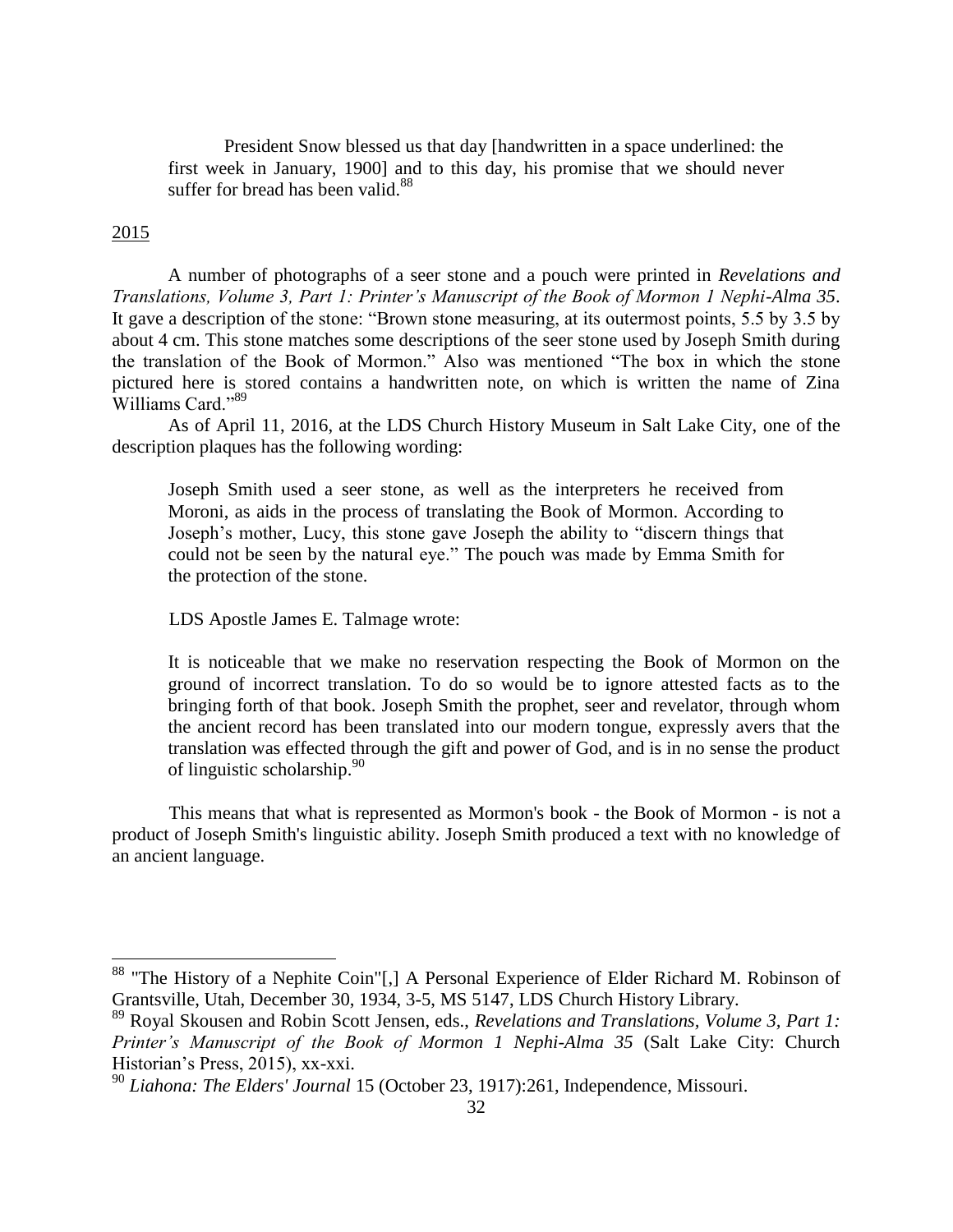## **As a treasure seer, could Joseph Smith see in a stone?**

Peter Ingersoll (ca 1789-1867) of Manchester, New York, about forty-four years old Location: Harmony, Pennsylvania

Time: 1827

 $\overline{\phantom{a}}$ 

Ingersoll reported that Isaac Hale said to Smith:

["]You spend your time in digging for money--pretend to see in a stone, and thus try to deceive people." Joseph wept, and acknowledged he could not see in a stone now, nor never could; and that his former pretentions in that respect, were all false. He then promised to give up his old habits of digging for money and looking into stones. $91$ 

Joseph Addison Spencer Austin (1796-1872) of Colesville, New York, thirty-four years old Time: 1825-26

Addison Austin testifying during a summer 1830 trial of Joseph Smith and mentioned that Smith told him he could not see with the stone. At a time when Smith was working for Josiah Stowell Sr., he was asked if he could really see where some money was hidden:

Addison Austin was next called upon, who testified, that at the very same time that Stowell was digging for money, he, Austin, was in company with said Smith alone, and asked him to tell him honestly whether he could see this money or not. Smith hesitated some time, but finally replied, "to be candid, between you and me, I cannot, any more than you or any body else; but any way to get a living."<sup>92</sup>

Joel K. Noble, the Justice of the Peace for the above trial in 1830 wrote:

At the instance of the people, *Joseph A. S. Austin* was by me duly sworn, and says "that he had been acquainted with Smith, the prisoner, for several years; that prisoner pretended to look in a certain glass, or stone, and said he could tell where stolen goods were, and could discover mines of gold and silver under ground; made some pretence at telling fortunes, but he, witness, never knew of prisoner's finding any thing by his pretended art. Once witness asked prisoner to tell him if he, prisoner, could tell any thing by looking in said glass, and wished a candid and true answer. Prisoner told witness frankly, he could not see any thing, and in answer, prisoner likewise observed to witness, *any thing you know for a living*: says, two years before this present time, he saw prisoner drink a certain quantity

<sup>91</sup> Affidavit of Peter Ingersoll, December 2, 1833, published in E. D. Howe, *Mormonism Unvailed* (Painesville [Ohio]: E. D. Howe, 1834), 234-35; Vogel, *Early Mormon Documents*, 2:43

<sup>&</sup>lt;sup>92</sup> Letter by A.W.B. [Abram W. Benton] to editor, March 1831, "Mormonites," *Evangelical Magazine and Gospel Advocate* 2 (April 9, 1831):120, Utica, New York.